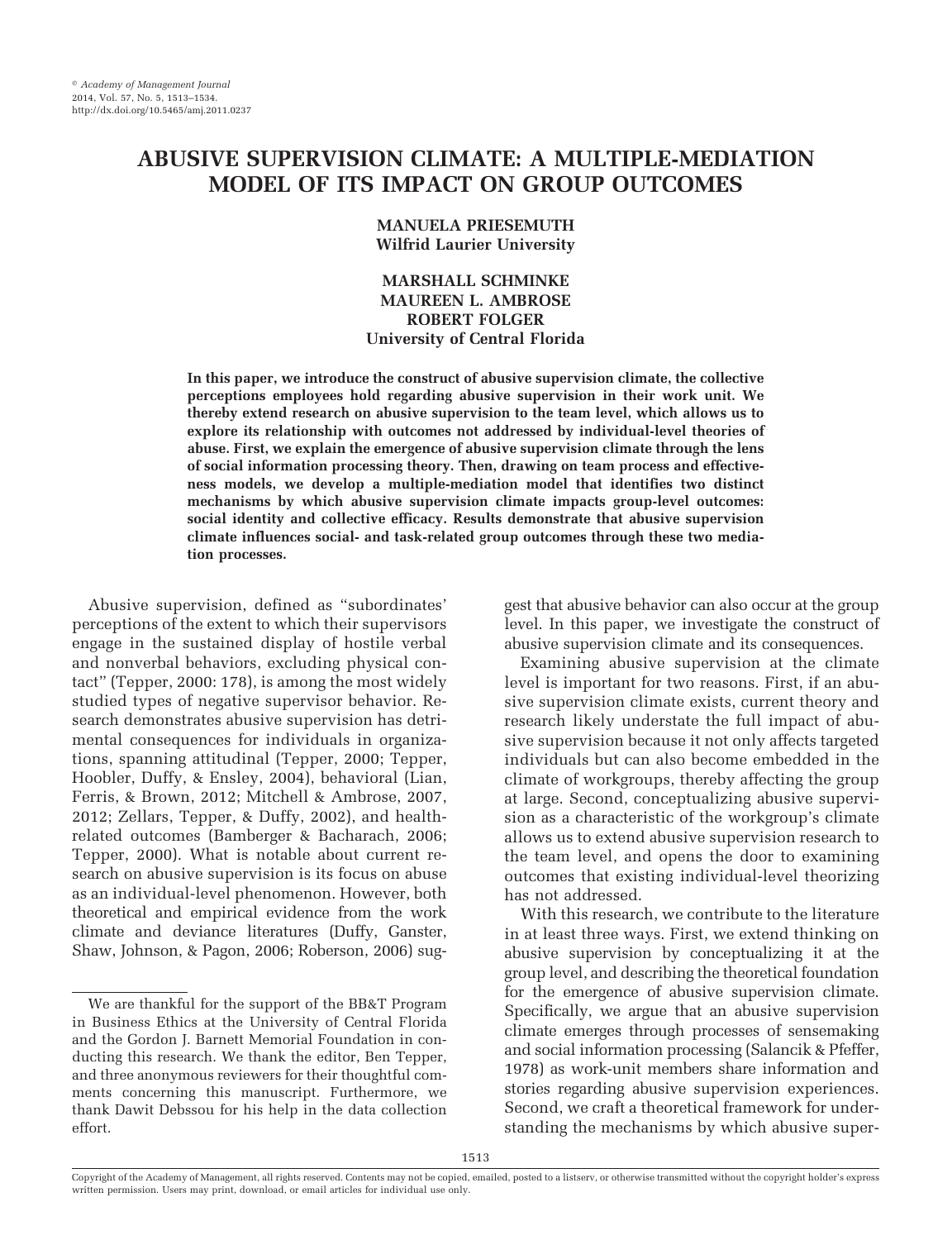vision climate influences outcomes. We draw on theories of group processes and effectiveness (Cropanzano, Li, & Benson, 2011; Gladstein, 1984) to develop a multiple-mediation model that links abusive supervision climate to group-level outcomes through two distinct processes: social identity and group efficacy. Third, we examine the influence of abusive supervision climate in predicting group-level outcomes. This group-level theoretical framework provides insights about the breadth of influence of abusive supervision that is distinct from those derived from existing individual-level approaches.

In the following section, we begin with a discussion of abusive supervision climate. We then build on research related to sensemaking, work climate, and group processes to develop our theory of how abusive supervision climate emerges and how it impacts group-level outcomes. Our conceptual model—presented in Figure 1—illustrates the multiple-mediation paths by which abusive supervision climate impacts group-level outcomes. In particular, we propose that an abusive supervision climate influences interpersonally relevant outcomes (viz., group cooperation and group citizenship behavior) through its impact on group identity, and influences task-relevant outcomes (i.e., group performance) through its impact on collective efficacy.

## **ABUSIVE SUPERVISION CLIMATE**

Existing research examines abusive supervision as an individual-level construct. That is, research has considered how a subordinate's perceptions of supervisor abusiveness influence that subordinate's behaviors and attitudes (Tepper, 2007). Abusive supervision, however, can manifest itself in broader ways as well. For example, supervisors can

direct abuse toward the work unit as a whole (Duffy et al., 2006). Similarly, employees who witness the abuse of others (e.g., coworkers) may be affected by such actions, even though they are not personally abused themselves (Greenbaum, Mawritz, Mayer, & Priesemuth, 2013; Mitchell, Vogel, & Folger, 2012). As a result, in addition to any individual-level perceptions that may exist, collective perceptions of supervisory abuse are also likely to emerge within a work unit.

Research demonstrates that when confronted with negative behaviors in the workplace, employees engage in sensemaking processes that result in shared, collective perceptions of the actions (Robinson & O'Leary-Kelly, 1998). Abusive supervision represents a negative workplace behavior, and thus these shared perceptions provide the foundation for thinking about abusive supervision at the climate level.

# **Organizational Work Climates**

Schneider and Reichers (1983) defined organizational work climate as a set of shared perceptions regarding the policies, practices, and procedures that are present in the workplace. Recent climate research focuses primarily on facet-specific climates, those related to a particular aspect of the organizational situation, such as justice climate, ethical climate, safety climate, service climate, or innovation climate. This research demonstrates that work climates exert consistently strong effects on behaviors and attitudes in the workplace (Kuenzi & Schminke, 2009). We suggest abusive supervision climate plays an important role in understanding employee responses to abuse as well.

Extending abusive supervision research to the collective level requires that we address two important issues regarding abusive supervision climate:

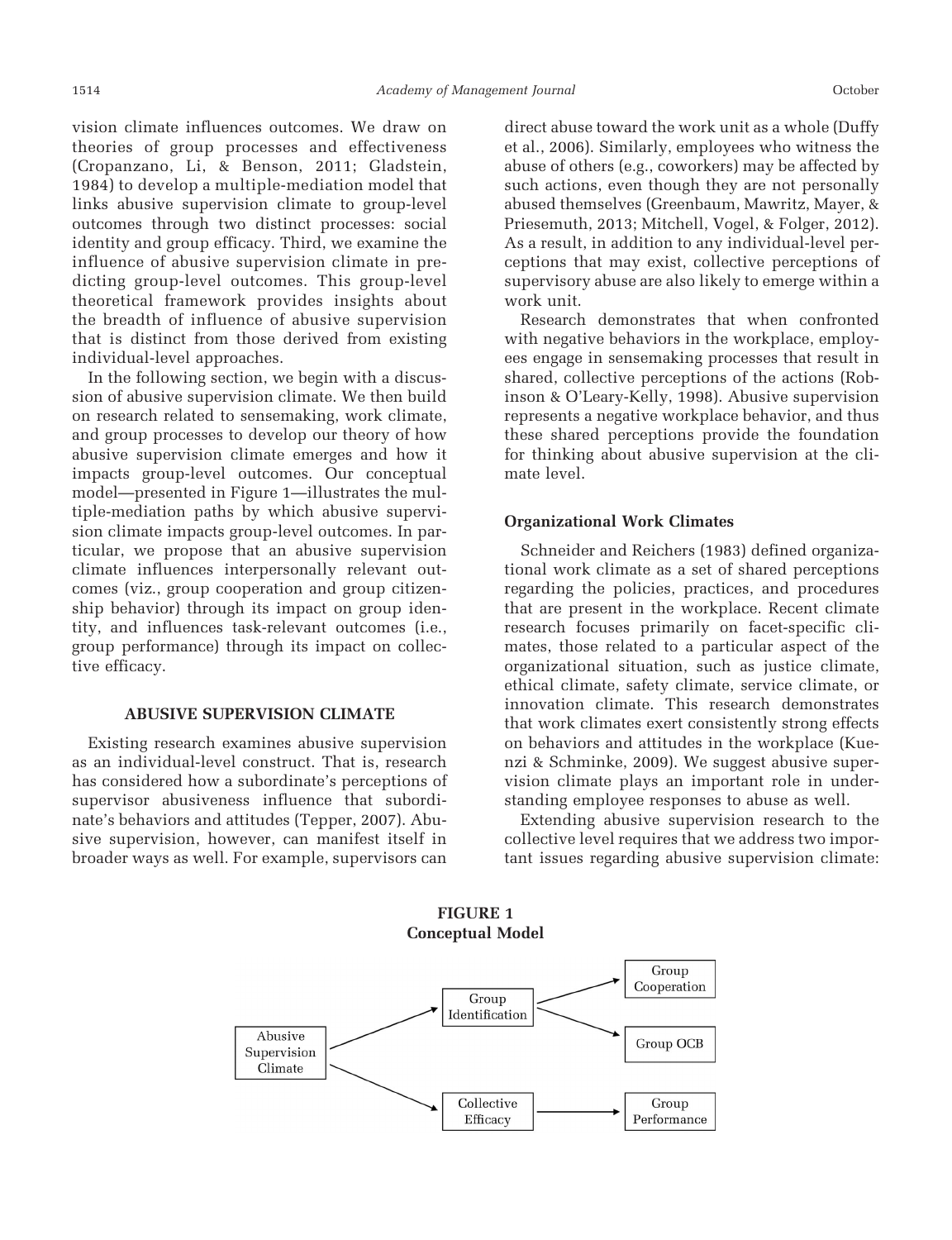(1) the process by which individuals' perceptions come to be shared, thus providing the foundation for the emergence of a climate, and (2) the composition model that specifies the relationship between the individual-level and the group-level constructs.

# **The Climate-formation Process**

Social information processing theory (Salancik & Pfeffer, 1978) observes that individuals do not operate in a vacuum in their organizational lives. Rather, they function in complex and often ambiguous social settings. Thus, individuals seek to understand their work environments by looking to social cues that exist in the events that surround them. Drawing on social information processing theory, the work climate literature points to this sensemaking process as central to the formation of climates.

Climate researchers suggest that, in the process of sensemaking, frequent interactions and communication with other group members about work events foster shared meaning, resulting in the creation of collective judgments about the work environment (Ehrhart, 2004; Naumann & Bennett, 2000; Roberson, 2006). As most social and work-related interactions occur at the level of the work unit (Ashforth, 1985), peers provide the primary source of sensemaking information (Roberson, 2006). Members of a work unit experience a similar set of cues, and through a series of collective experiences, interactions, and communications, these members then share interpretations of organizational events, resulting in shared norms and beliefs about the typical group member experience and the organizational system (Roberson, 2006). Members react to these shared perceptions and organizational cues in similar ways (Liao & Rupp, 2005; Mayer, Kuenzi, Greenbaum, Bardes, & Salvador, 2009; Naumann & Bennett, 2000), and these repeated interactions and reactions on the part of work-unit members lead to a convergence of individual perceptions regarding the organization (Hardin & Higgins, 1995). This convergence of individual perceptions provides the foundation for work climates.

Social information processing theory provides a conceptual framework for understanding the emergence of a variety of climate types (Liao & Rupp, 2005; Mayer et al., 2009). Abusive supervision creates an especially compelling setting for employees to engage in these sensemaking activities for three reasons. First, abusive supervision represents a negative event, and research indicates negative events prompt sensemaking searches more often than positive events (Folger & Cropanzano, 2001; Hastie, 1984; Wong & Weiner, 1981). Second, relative to top managers or the organization overall, supervisors play a frequent, powerful, and immediate role in the daily activities of employees (Brown, Treviño, & Harrison, 2005; Schein, 1985; Zohar & Luria, 2005). Therefore, the salience of supervisory activities to employees makes supervisor behavior a likely focus of sensemaking (Piccolo & Colquitt, 2006; Smircich & Morgan, 1982). Finally, research indicates that sensemaking processes become especially relevant under conditions of unfair treatment (Roberson, 2006). To the extent that employees view abuse as undeserved, it is thus particularly likely to trigger the sensemaking activities that accompany social information processing. Roberson (2006) suggests that, in such situations, group members turn to each other to discuss their experiences and share their interpretations of events. This leads to collective assessments of the typical group member experience.

Because of the potent and proximal impact of supervisory activities on employees, and the negative and unfair nature of abusive supervision events, employee sensemaking activities should therefore be especially heightened in the presence of supervisory abuse. Social information processing theory thus suggests that these sensemaking activities will result in shared perceptions of the supervisory abuse, which provide the foundation for an abusive supervision climate.

# **The Composition Model**

An abusive supervision climate requires these shared perceptions to be aggregated to the workunit level. Thus, we must identify the appropriate composition model (Chan, 1998) for doing so. The composition model for a collective construct allows researchers to specify the manner whereby lower-level participants' perceptions constitute the higher-level construct (Chan, 1998).

Our conceptualization of abusive supervision climate is what Chan (1998) terms an organizational collective climate, which reflects a referent-shift consensus model. Referent-shift consensus occurs when aggregation to the climate level begins with individual assessments of typical group experiences rather than their own personal experiences. Employing a referent-shift consensus model suggests that although abusive supervision climate is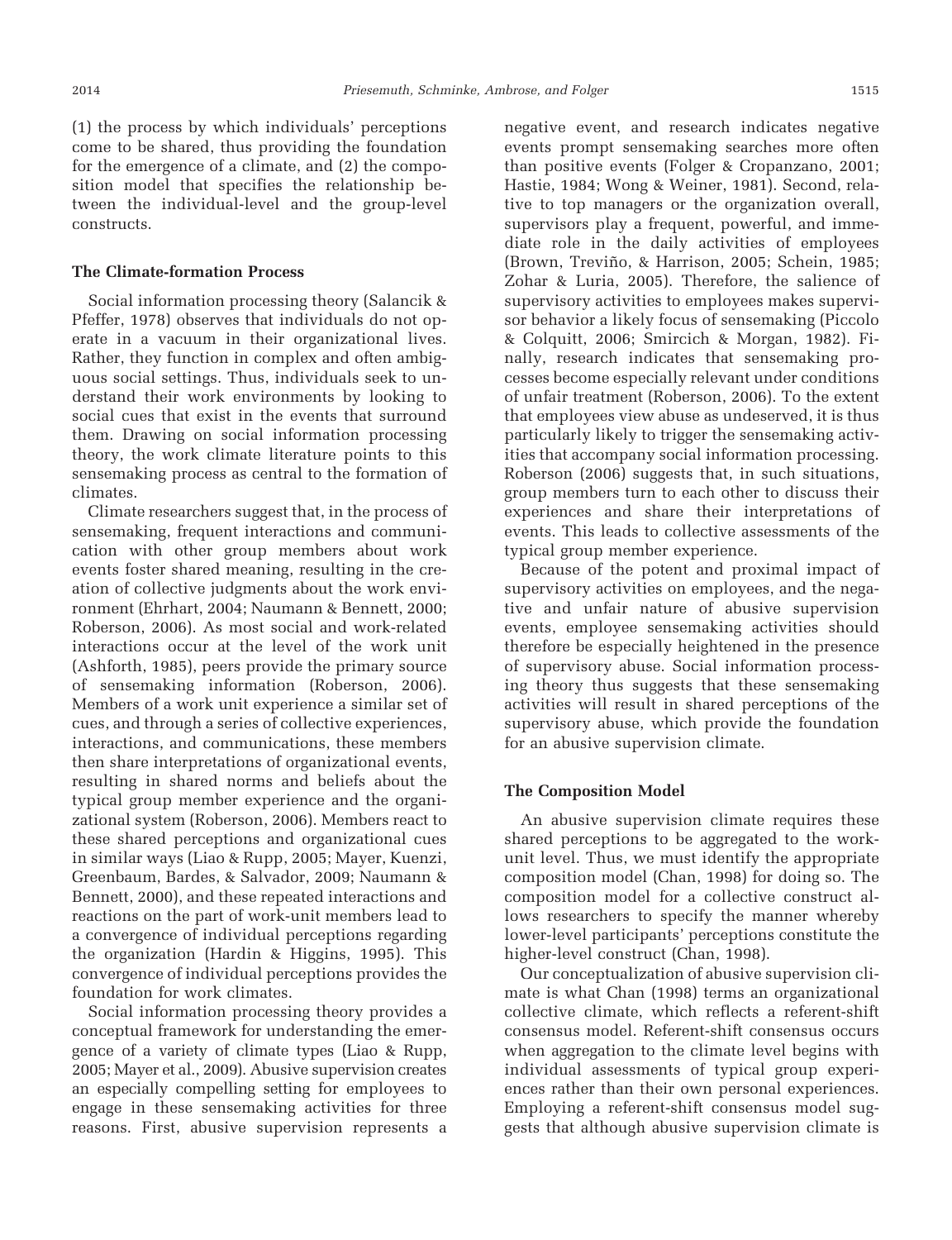it is a construct conceptually distinct from individuals' perceptions of their own abuse experiences (Chan, 1998). This conceptualization of abusive supervision climate as a shared perception of the typical group experience is consistent with other climate research (e.g., Chen, Kirkman, Kanfer, Allen, & Rosen, 2007; Naumann & Bennett, 2000; Seibert, Silver, & Randolph, 2004; Zohar & Luria, 2005) and with Kozlowski and Klein's (2000) recommendation of the referent-shift composition model for assessing unit-level constructs.

To this point we have defined abusive supervision climate, described the theoretical process by which it emerges, and established the composition model that relates it to individual perceptions of abusive supervision. We now turn to the relationship between abusive supervision climate and outcomes, and the processes by which those impacts occur.

# **THE EFFECT OF ABUSIVE SUPERVISION CLIMATE ON OUTCOMES: A GROUP PROCESS MODEL**

Researchers interested in workgroups have long looked to group interaction processes as providing the link between team inputs and outputs. McGrath's (1964) input-process-output framework, for example, points to within-group interaction as key to understanding both attitudinal and performance group outcomes. Scholars have focused increasingly on opening the black box of this framework to determine what type of interaction processes occur within work teams and how they influence group outcomes (Hackman, 1987).

# **Task and Interpersonal Processes in Groups**

Research on group processes points to two types of interaction processes as key to understanding group outcomes: those related to task performance (task processes) and those related to group maintenance (interpersonal processes), such as maintaining positive interpersonal relationships within the team. Traditional models of team effectiveness point to both as being important components of well-functioning groups. For example, Philp and Dunphy (1959) argued that workgroups have two basic duties. One involves solving the problem the group is committed to, whereas the other focuses on building, strengthening, and regulating group life. Thus, Philp and Dunphy suggested a dual-path

process that focuses on the importance of both task interactions and social interactions among members of a workgroup. Bales (1958) also suggested a dual-path approach to group effectiveness, arguing that both task-related and socio-emotional processes in teams must be managed effectively for a group to perform well. Similarly, Gladstein's (1984) model of task group effectiveness emphasized the importance of both task-related processes and social maintenance processes in linking group inputs to outcomes. More recent work on teams further strengthens the emphasis on these dual processes as shaping group outcomes. Hoegl and Gemuenden (2001), for example, developed a taxonomy of workgroup interactions that focuses on both socialand task-related group interactions as impacting outcomes.

This dual-path approach in the teams literature provides a framework for understanding the process by which work climates influence group outcomes. Work climates shape behavior by focusing employee attention on the particular behaviors an organization supports, rewards, and expects (Kuenzi & Schminke, 2009). Building on Hoegl and Gemuenden's (2001) work, Cropanzano et al. (2011) suggested that climate shapes group behaviors by focusing attention on what is expected with respect to the two team process factors: interpersonal teamwork processes and task teamwork processes. Further, the attention focused on these two processes influences different outcomes. Attention focused on interpersonal teamwork processes (such as team cohesion and improving bonding and mutual support between members) will be related to interpersonally relevant outcomes such as good citizenship behavior, and attention focused on task teamwork processes will be related to task-relevant outcomes such as group performance.

In this study, we focus on two outcomes associated with interpersonal teamwork processes— group cooperation and group citizenship behavior—and one outcome associated with task teamwork processes group performance. Group cooperation and citizenship behavior have both been referred to as grouprelated or group-oriented behaviors that are predominantly of a discretionary or voluntary nature (Dukerich, Golden, & Shortell, 2002; Olkkonen & Lipponen, 2006; Tyler & Blader, 2003). These group-oriented actions are considered extra-role behaviors, behaviors that are not formally recognized by the reward system in organizations (Bommer, Dierdorff, & Rubin, 2007; Kidwell, Mossholder, & Bennett, 1997; Organ, 1988). Group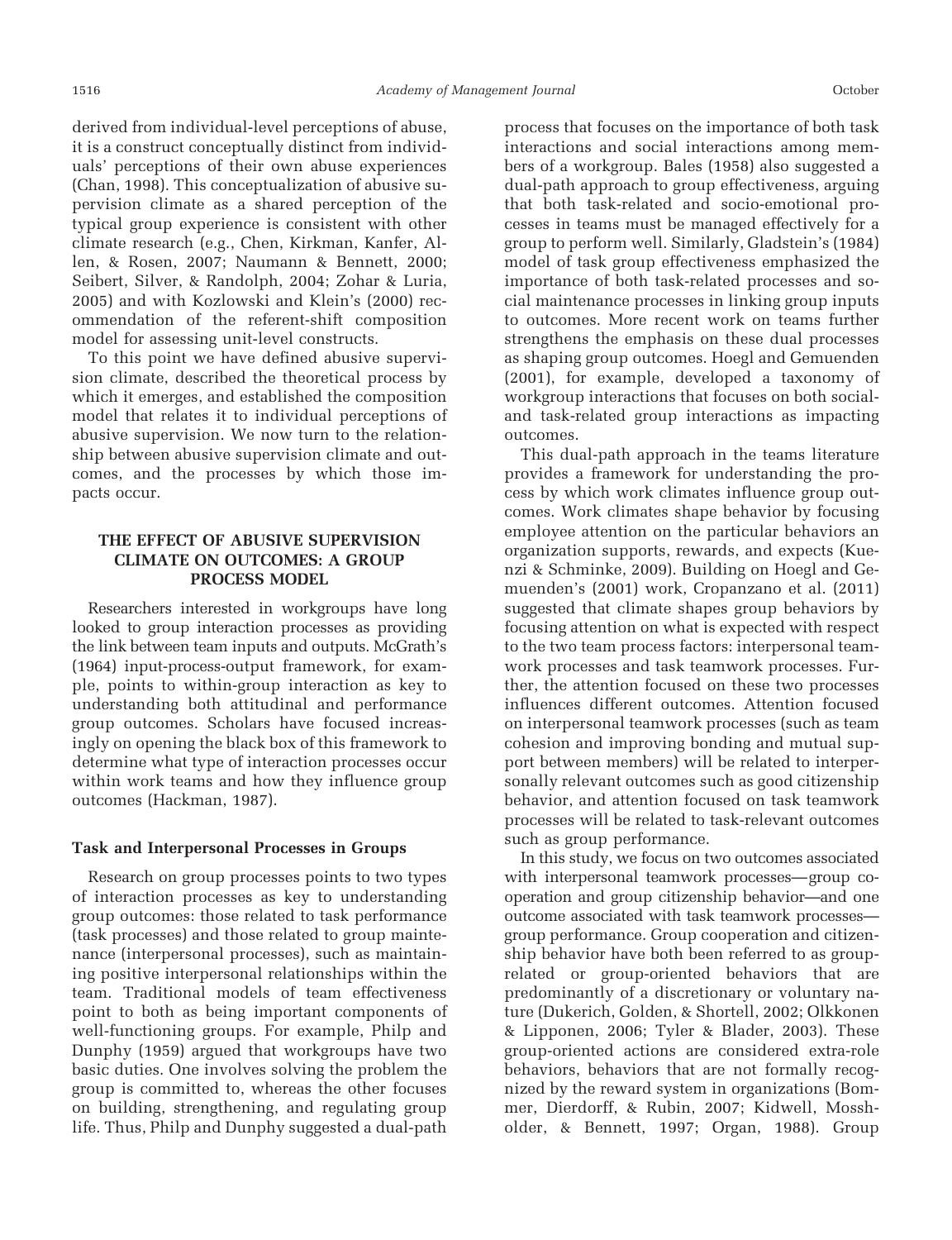performance describes a task-oriented, in-role behavior in which group members engage. Specifically, group performance emphasizes the level of productivity and effectiveness with which workgroups perform their tasks (Tjosvold, Law, & Sun, 2003).

We build on and extend prior theorizing regarding climate, team processes, and work-unit outcomes. Previous research has focused on how the behavior of team members creates an environment that influences group interpersonal and task processes (Cropanzano et al., 2011). Furthermore, studies show how distinct leader behaviors influence team processes (Chen & Bliese, 2002; Zaccaro, Rittman, & Marks, 2002). We extend this research by examining the impact of an abusive supervision climate on group outcomes via its impact on interpersonal and task processes. We focus on social identity and collective efficacy as indicators of interpersonal teamwork processes and task teamwork processes, respectively. Specifically, we suggest abusive supervision climate will be negatively related to these processes. Additionally, the interpersonal teamwork process (group identity) will be related to the interpersonal outcomes of group cooperation and group citizenship behavior. The task teamwork process (collective efficacy) will be related to the task outcome of group performance.

We first discuss social identity as the link between abusive supervision climate and interpersonally related outcomes (cooperation and citizenship behavior), followed by collective efficacy as the link between abusive supervision climate and the task outcome of group performance.

## **The Mediating Effect of Social Identity**

Social identity theory (Tajfel & Turner, 1986) explores when and why individuals are likely to identify with—and act as part of— certain groups. Social identity refers to individuals' internalized sense of membership in a particular group and their tendency to define who they are in terms of "we" rather than "I." Social identity theory suggests the self-concept is composed of two types of identity: personal identity and social identity. Personal identity is the set of idiosyncratic characteristics associated with an individual, while social identity is the set of attributes associated with salient groups (Ashforth & Mael, 1989). Tajfel and Turner (1979) assert that behavior can be located along an interpersonal/intergroup continuum anchored at one end by interpersonal behavior (behavior associated with acting as an individual) and at the other end by intergroup behavior (behavior resulting from group membership). Which behavior dominates depends on the level of social identification. Greater social identification is associated with behaviors that stem from group membership (Ashforth & Mael, 1989). Additionally, the greater the social identification, the greater the effort individuals put forth on behalf of the group (Tyler & Blader, 2000).

Social identity theory suggests that when individuals strongly identify with a group, the group identity is integrated into their self-concept. For these individuals, the group's welfare is a central concern. Thus, their behavior is oriented toward benefiting the group, its needs, and the advancement of its goals (Ashforth & Mael, 1989; Blader & Tyler, 2009). Empirical research demonstrates that social identity influences group-oriented behavior. Higher levels of group identification lead to groupfocused behavior such as in-group cooperation and helping. For example, Blader and Tyler (2009) found that social identity predicted supervisorrated organizational citizenship behavior (OCB). Mael and Ashforth (1992) found that social identity was associated with higher levels of participation in group activities and the willingness to make financial contributions to the group.

Drawing from research on team processes (Hoegl & Gemuenden, 2001), we posit social identity as an indicator of interpersonal processes in work teams. Effective interpersonal processes among group members encompass practices such as frequent interactions, building social bonds and greater cohesion, and mutual support (Cropanzano et al., 2011). All of these processes are indicative of a strong identification with one's work unit (Haslam & Reicher, 2006; Tajfel & Turner, 1986). That is, workgroups that frequently interact, building stronger social bonds and fostering mutual support, also possess strong group identities.

Extending the work of Cropanzano et al. (2011), we suggest abusive supervision climate negatively influences social identity and interpersonal teamwork processes. Further, interpersonal teamwork processes influence interpersonally oriented group outcomes (i.e., group cooperation and group OCB). Thus, we propose interpersonal teamwork processes mediate the relationship between abusive supervision climate and interpersonally oriented group outcomes. Specifically, we examine social identity as a mediator of the relationship between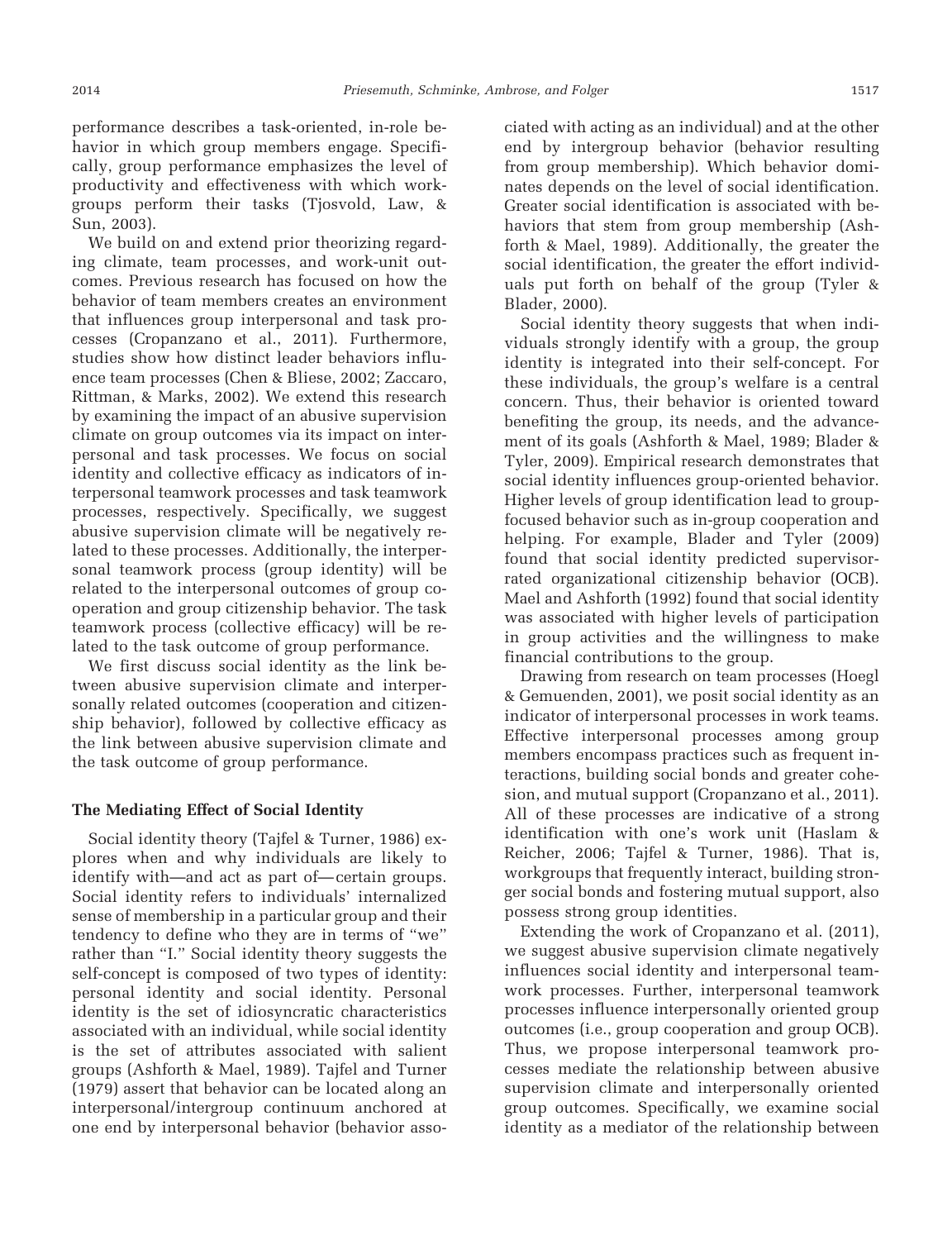abusive supervision climate and both group cooperation and group OCB.

Abusive supervision climate influences social identity and interpersonal teamwork processes in several ways. First, climate can provide teams with information about their value. Abusive supervision climate indicates to subordinates that neither they nor their group is valued, thereby diminishing the pride associated with group membership (Tyler & Blader, 2000). Pride influences individuals' social identification with the group and their internalization of the group's goals and norms (Blader & Tyler, 2009; Tyler & Blader, 2000). These interpersonal teamwork processes influence team-oriented behavior such as group cooperation and group OCB (Blader & Tyler, 2009; De Cremer & van Knippenberg, 2005; De Cremer & van Vugt, 1998; Olkkonen & Lipponen, 2006).

Second, shared perceptions of abusive supervision may also damage the status of the group (Ashforth & Mael, 1989; Tajfel & Turner, 1986). According to social identity theory, social identity is guided by the pursuit of a positive self-concept (Tajfel & Turner, 1986). Individuals will seek to identify with groups that enhance their self-esteem. Consequently, individuals are less likely to identify with a low status group. Rather, individuals will distance themselves psychologically from low status groups, decreasing interactions and efforts aimed at maintaining social ties within the group, thereby lowering levels of group identification (Ashforth & Mael, 1989; Tyler & Blader, 2000). The result will be fewer behaviors focused on group maintenance being performed among team members (Ashforth & Mael, 1989), and member attitudes and prosocial behaviors will suffer (De Cremer & van Vugt, 1998).

Third, work climates influence the way in which members of the workgroup interact. Work climates provide information about what behaviors are expected and rewarded. In workgroups with strong abusive supervision climates, the climate indicates that appropriate interpersonal interaction is characterized by anger, rudeness, and hostility. When team members are treated with disrespect and hostility by others, negative attitudes toward the group emerge (Miner-Rubino & Reed, 2010), and members are less likely to develop and maintain stronger social bonds with one another (Cropanzano et al., 2011; Tyler & Blader, 2000). These negative interactions weaken interpersonal teamwork processes (Cropanzano et al., 2011) and members' group identity (Blader & Tyler, 2009).

In all, we suggest abusive supervision climate harms group identification, which in turn will be detrimental to the emergence and maintenance of group-oriented behavior. Extending existing theoretical and empirical research on climate, teamwork processes, and team outcomes, we suggest that interpersonal teamwork processes in the form of social identification with the group will mediate the relationship between abusive supervision climate and interpersonal work-unit outcomes.

*Hypothesis 1. Group identification will mediate the relationship between abusive supervision climate, and group cooperation and OCB.*

# **The Mediating Effect of Collective Efficacy**

Task teamwork processes are the second mechanism by which work climate influences group outcomes (Cropanzano et al., 2011). Task teamwork processes are "task behaviors that enable the group to solve the objective problem to which the group is committed" (Philp & Dunphy, 1959: 162). Here, we look to collective efficacy processes as representative of task teamwork processes. Collective efficacy represents one of the most prominent task-related group processes in the organizational literature (Ilgen, Hollenbeck, Johnson, & Jundt, 2005), and has been shown to play an important mediating role between group inputs and group outcomes in a variety of settings (Bandura, 1993; Earley, 1993; Gibson, 2001; Prussia & Kinicki, 1996).

Collective efficacy is "a group's shared belief in its conjoint capabilities to organize and execute the courses of action required to produce given levels of attainments" (Bandura, 1997: 477). When strong collective efficacy exists, groups develop clear group goals as well as clear strategies for reaching those goals (Bandura, 1997, 2001). Groups with strong collective efficacy manage their resources through more efficient analytical thinking and a more effective problem-solving process within the team. In all, a strong sense of collective efficacy is reflected in many group processes that are essential to a work unit's performance.

Research has established that collective efficacy is a meaningful and measurable attribute of work units (Gibson, 1999; Kozlowski & Bell, 2003; Kozlowski & Ilgen, 2006) and is strongly related to group performance. Kozlowski and Bell note that "virtually all the studies that have examined the issue have found a positive relationship between collective efficacy and work team effectiveness" (page 35.) Two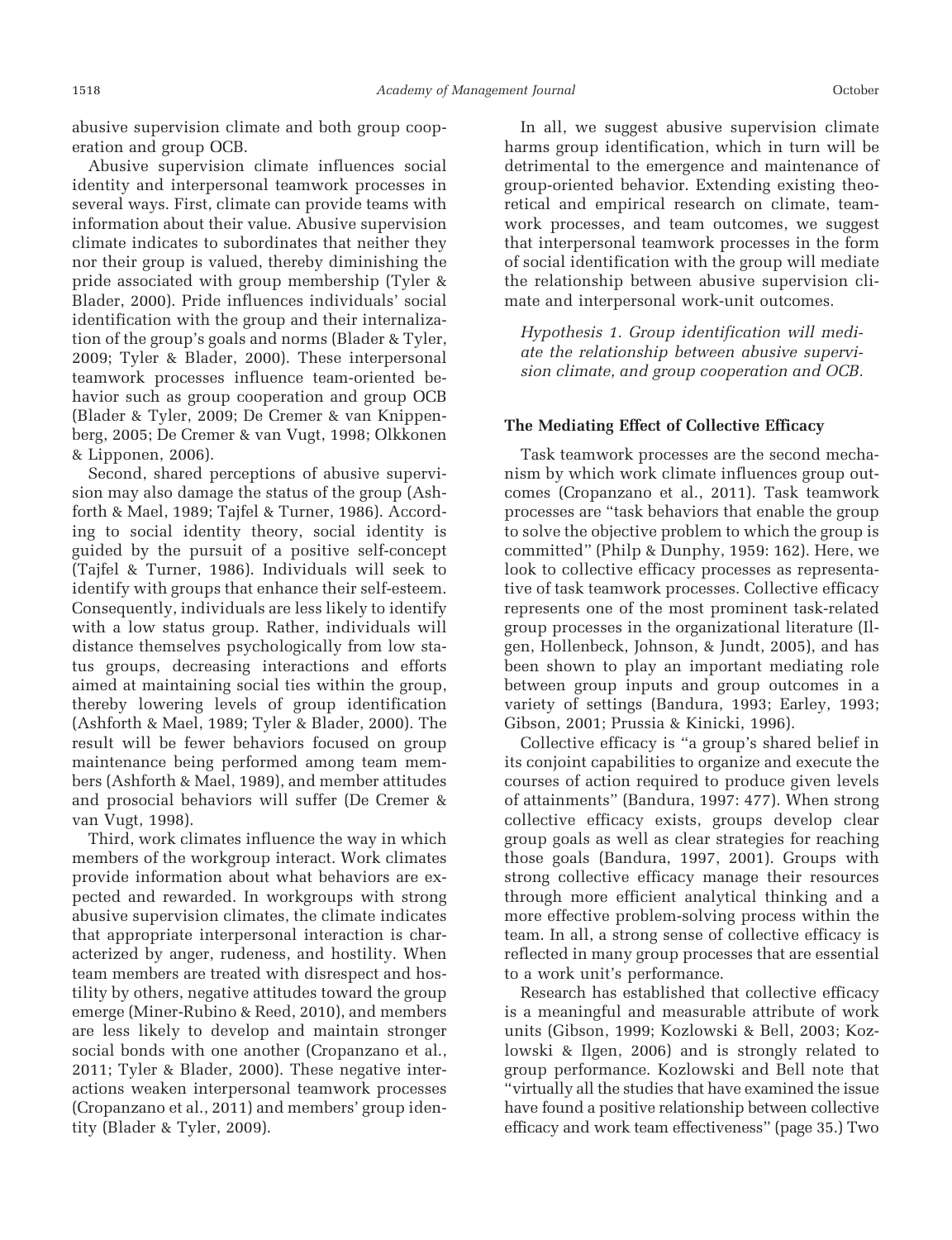meta-analyses also support the relationship between collective efficacy and group performance. Gully, Incalcaterra, Joshi, and Beaubien (2002) found a mean-corrected correlation between team-level efficacy and team performance of .41 and Stajkovic, Lee, and Nyberg (2009) found a corrected correlation of .37.

We argue abusive supervision climate negatively influences collective efficacy and task teamwork processes. Further, task teamwork processes influence task-oriented group outcomes (i.e., group performance). Thus, we expect task teamwork processes to mediate the relationship between abusive supervision climate and task-oriented group outcomes. Specifically, we examine collective efficacy as a mediator of the relationship between abusive supervision climate and group performance.

Abusive supervision climate influences collective efficacy and task teamwork processes in two ways. First, it influences psychological safety. Cropanzano et al. (2011) argue psychological safety plays an important role in task teamwork processes. Psychologically safe environments facilitate the development of collective efficacy because they represent a setting in which team members seek and provide feedback, and are willing to ask for and provide help or expertise. These environments facilitate team learning and the team's ability to take appropriate action to accomplish its work (Edmondson, 1999), which contributes to the development of collective efficacy.

An abusive supervision climate should be associated with low levels of psychological safety. In abusive supervision climates, members are likely to fear ridicule. They are likely to be wary of asking for help, which may be taken as a sign of incompetence, thereby subjecting themselves to punishment and abuse. Further, a consequence of abuse is increased cynicism and a generalized distrust of others (Keashly, 1998). Indeed, Tepper et al. (2004) found that individuals responded negatively to the positive behavior of coworkers when supervisors were abusive. These attributes of abusive supervision climate may harm task-related processes such as team learning, goal setting, and developing common strategies for task accomplishment, thereby decreasing collective efficacy and, in turn, negatively impacting performance behaviors.

Second, an abusive supervision climate may influence the workgroup's collective efficacy beliefs. Many pieces of information shape efficacy beliefs, including prior performance (Earley & Kanfer, 1985), verbal persuasion (Earley & Kanfer, 1985),

psychological and affective arousal (Bandura, 1997), team perceptions of ability, amount and type of external aid received (Bandura, Adams, Hardy, & Howells, 1980), and emotional states (Kavanagh & Bower, 1985). Abusive supervision actions are directly relevant to all of these pieces of information that may be processed by a workgroup. For example, survey items for abusive supervision (Tepper, 2000) assess the extent to which a supervisor reminds employees of previous mistakes and failures, withholds credit for positive performance, expresses beliefs about the incompetence of employees, publicly assigns blame for failure to employees, and so forth. Such actions will shape team assessments of their own ability to succeed—hence their collective efficacy—and, in turn, team performance (Bandura, 1997, 2001).

In sum, we suggest that task teamwork processes in the form of collective efficacy will mediate the relationship between abusive supervision climate and task-related work-unit outcomes.

*Hypothesis 2. Collective efficacy will mediate the relationship between abusive supervision climate and group performance.*

## **METHOD**

## **Sample and Procedure**

We recruited participants via the snowball sampling method (Tepper, 1995). We approached 453 students in an upper-level undergraduate business course in a large university in the southeastern United States, to act as contact persons for regional organizations in exchange for extra course credit. These contacts identified and recruited participants for the study in the form of workgroups within those organizations. If the student contact worked 20 hours or more, they were able to act as the focal employee participant and were further instructed to distribute survey links randomly to three additional coworkers and the immediate supervisor. If the student did not work at least 20 hours, they provided survey links to a focal employee in an organization, who, in turn, distributed survey links to the other participants (three coworkers and one supervisor). Participation was voluntary and respondents were assured full confidentiality. Contact persons were informed that all participants had to be employees of the participating organization, working together in the same work unit with frequent interactions among employees. At the end of the study, 222 student con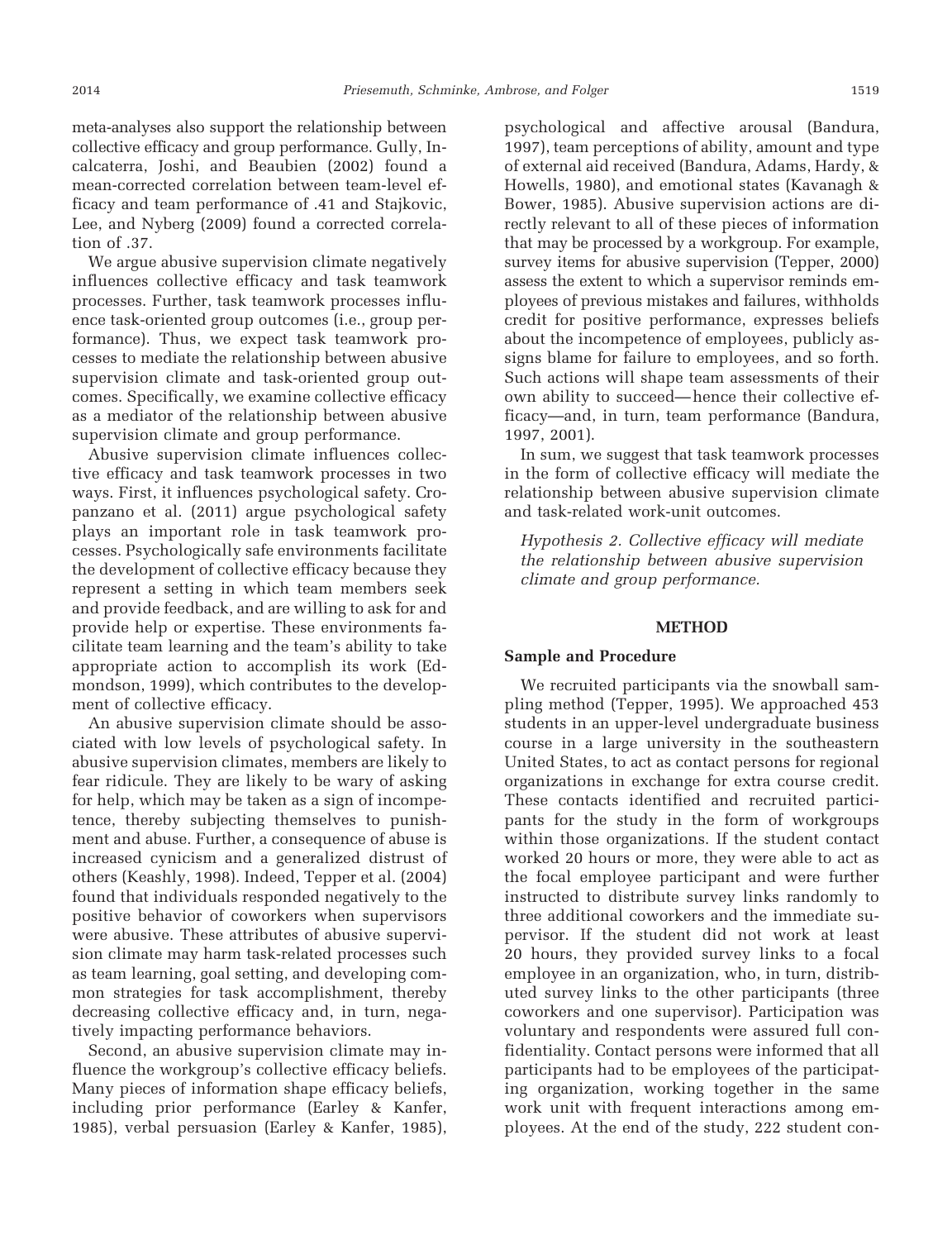tacts received credit for completing the process successfully, which consisted of the research team receiving usable surveys from a focal employee, three coworkers, and the unit supervisor.

Since workgroups vary considerably in size, we looked to previous research for guidance on the appropriate number of employees to sample from each workgroup. Research in the climate and groups literatures suggests that three to five employees from a work unit provide sufficient responses for assessing a workgroup (Colquitt, Noe, & Jackson, 2002; Newman & Sin, 2009; Richardson & Vandenberg, 2005; Schminke, Ambrose, & Neubaum, 2005; Schneider, Hanges, Smith, & Salvaggio, 2003; Schneider, Salvaggio, & Subirats, 2002; Schneider, White, & Paul, 1998; Tracey & Tews, 2005).

In order to ensure that the surveys were completed by the correct sources, we followed a fixed protocol. First, when introducing the study to contact persons and focal employees, we strongly emphasized the integrity of the scientific process and the importance of proper distribution of survey links to ensure that process. Second, we utilized Qualtrics as our survey tool, which allowed us to check IP addresses and time stamps to ensure that the surveys were submitted at different times and from different computers. The Qualtrics software recorded this information, and we detected no problematic responses.

We received a total of 882 employee responses from the 222 work units, for an average of 3.97 employee respondents per work unit. These respondents were 46.6% male and averaged 27.8 years of age, with 3.3 years of experience in the organization and 2.7 years in the department. The supervisor respondents were 63% male. They averaged 38.9 years of age, with 8.4 years of experience in the organization and 5.4 years in the department. The employee surveys contained measures of abusive supervision climate, group identity, and collective efficacy. In addition, employees provided information regarding control variables (employee tenure and group size). The supervisor survey contained scales measuring the outcome variables (group cooperation, group OCB, and group performance).

# **Measures**

*Abusive supervision climate.* To assess abusive supervision climate, we employed a five-item measure of abusive supervision (Mitchell & Ambrose, 2007), which was adapted from Tepper's (2000) 15-item abusive supervision scale. These five items reflect a supervisor's active-aggressive abuse toward subordinates. We modified these items to reflect a referent shift so as to capture perceptions of abuse targeted toward group members overall, rather than abuse targeted toward the self. Employees were asked to rate the extent to which they agreed with statements such as: "My supervisor ridicules members of my work group" and "My supervisor tells members of my work group they are incompetent," using a five-point response for- $\text{mat}$  (1 = strongly disagree, 5 = strongly agree)  $(\alpha = .94).$ 

Following previous climate research (e.g., Chen et al., 2007; Colquitt et al., 2002; Liao & Rupp, 2005), we aggregated the individual-level perceptions by calculating the mean value of responses across group members to create the abusive supervision climate score. That is, we averaged the individual values for abusive supervision climate across all members in a work unit to arrive at a final group-level abusive supervision climate score.

Before aggregating the responses, we confirmed that the degree of agreement regarding abusive supervision climate was sufficient to justify this approach. We calculated  $r_{wg}$  scores (James, Demaree, & Wolf, 1984) as well as intraclass correlation coefficients, ICC(1) and ICC(2) (Bartko, 1976; James et al., 1984; Shrout & Fleiss, 1979). For each of these indices, scholars have proposed cut-off values that, which when met, confirm appropriateness of aggregation for a construct. These cut-off values are .70 (or above) for the  $r_{wg}$  score (James et al., 1984), .10 (indicating moderate agreement) to .25 (indicating strong agreement) for ICC(1) scores (LeBreton & Senter, 2008), and above .50 (moderate agreement) to .60 (strong agreement) for ICC(2) scores (Glick, 1985; LeBreton & Senter, 2008). The  $r_{wg}$  score for abusive supervision climate was .87, the ICC(1) score was .52, and the ICC(2) score was .81. All indicate adequate agreement to justify aggregation.

*Construct validity of abusive supervision climate.* The central theme of this research is that conceptualizing abusive supervision at the group level (abusive supervision climate) allows us to explore its relationship with group-level outcomes not addressed by individual-level perspectives on abuse. Before testing for those relationships, however, we clarify the construct space of the abusive supervision climate construct.

Previous climate research emphasizes the importance of establishing whether the relationship between a work climate and individual-level outcomes is robust—that is, whether relationships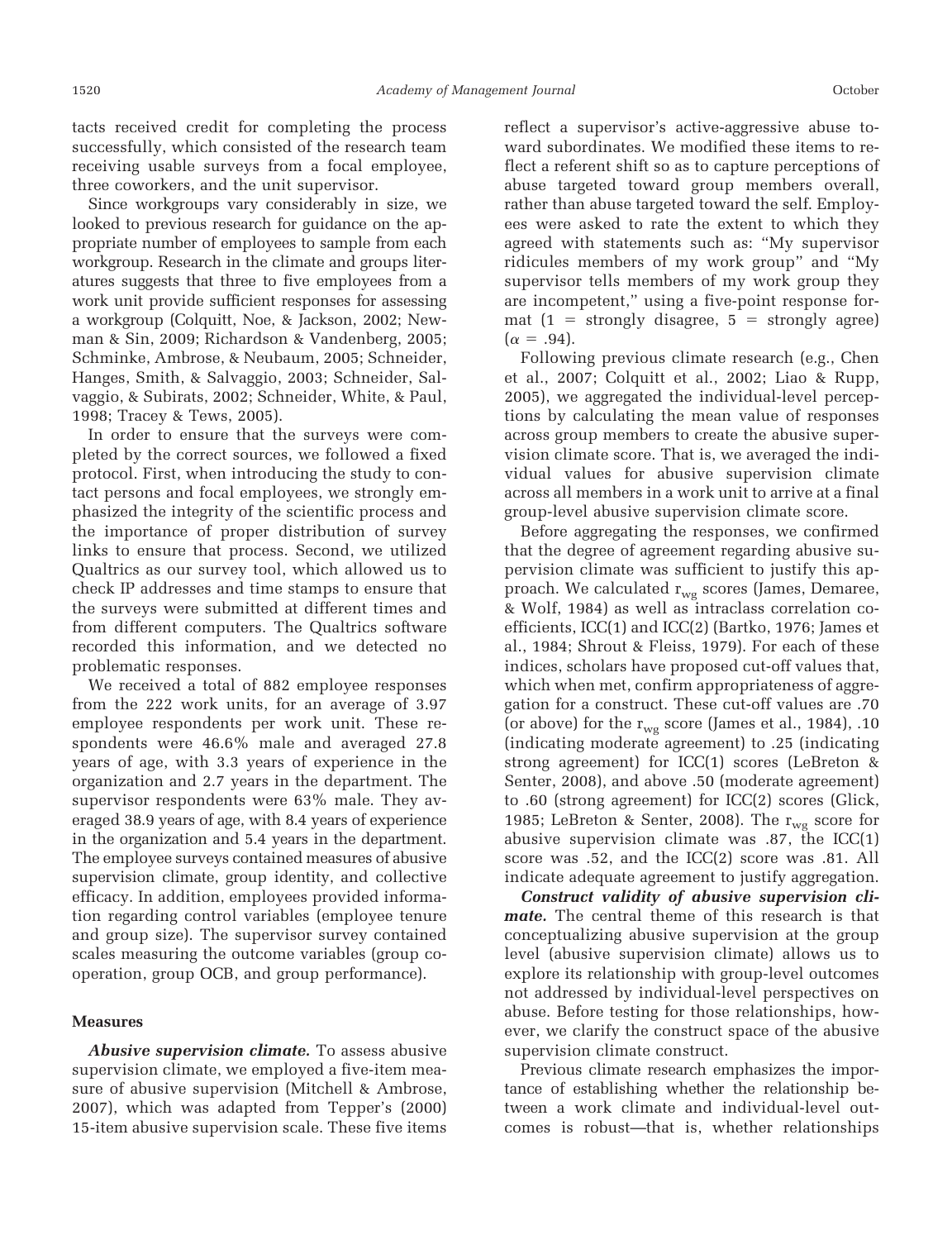between group-level phenomena and outcomes hold, above and beyond individual-level perceptions of the climate variable (Cropanzano et al., 2011; Liao & Rupp, 2005; Morgeson & Hofmann, 1999). Both conceptual and empirical foundations exist for anticipating a relationship between abusive supervision climate and individual-level outcomes.

Conceptually, the effect of abusive supervision climate on individual members may stem from the personal investment people have with their teams. More specifically, although abusive supervision climate damages important team-level processes, individual members may also be affected by negative behavior aimed at the group. This may happen in two ways.

First, negative supervisory behavior aimed at group members may influence adversely those members' perception of their own social standing within the group and the value associated with being a member of the work unit (Tyler, 1989; Tyler, Degoey, & Smith, 1996). This negative treatment may manifest itself at the individual level in the form of less cooperative and extra-role behavior, lower levels of commitment to the group, decreased pride in group membership, and lower selfesteem (Tyler et al., 1996).

Second, negative treatment aimed at a group can also have a broader set of effects on individuallevel outcomes because it indicates a general deficiency of respect for the group itself, thus further harming members' ability to take pride in their group membership (Deutsch & Steil, 1988; Lind & Earley, 1992). For example, when an authority figure mistreats or abuses a member of a group, this action communicates to the group's members its low social standing (Tyler, 1989). This loss in group status may thereby create individual-level consequences such as reductions in individuals' self-worth and self-esteem (Tyler, 1989; Tyler et al., 1996; Tyler & Blader, 2000). These negative influences may in turn affect individual responses to abuse. For example, Priesemuth, Arnaud, and Schminke (2013) found that a reduced focus on team processes, created by an unfair work environment, encouraged self-serving political behaviors in members of work units. This suggests that, in addition to negative behaviors workgroups display as a function of an abusive climate, individual members may simultaneously experience unfavorable attitudes and emotional states, and express corresponding negative behaviors.

Other research indicates that group-level conditions can exert considerable influence on individual-level outcomes. For example, Gladstein (1984) showed that specific configurations of team-level maintenance and task behaviors influenced individual job satisfaction. Hoegl and Gemuenden (2001) likewise found teamwork process quality to be related to individual member satisfaction and learning. Similarly, Hochwarter, Kiewitz, Castro, Perrewé, and Ferris (2003) demonstrated the relationship of collective efficacy to individual job satisfaction, and Jex and Bliese (1999) confirmed its relationship to individual-level job satisfaction, organizational commitment, and psychological strain.

In short, both theory and empirical evidence point to group-level influences on individual-level outcomes. Therefore, before examining the influence of abusive supervision climate on group processes and consequences, we address two questions: (1) Does abusive supervision climate also predict individual-level outcomes? (2) If so, does abusive supervision climate provide explanatory power for those individual-level outcomes, above and beyond individual-level abuse experiences? We do so by exploring the impact of abusive supervision climate on various individual-level outcomes that previous research has found to be associated with individual-level abusive supervision experiences—job-related attitudes (turnover intentions, job satisfaction, and commitment), jobrelated behaviors (job performance, OCB, and antisocial behavior), work-family conflict, and health-related concerns (emotional exhaustion and overall well-being). In each case, we assess whether abusive supervision climate accounts for variance in individual-level outcomes while controlling for individual abuse experiences.

We explored these issues in a separate sample using the same sampling method as described above. We approached 843 organizational contacts and received data from 237 work units, resulting in an average of 4.87 respondents per work unit. Of these, 237 employees were focal respondents and 919 were coworkers. We used established measures for all variables, and the resulting reliability coefficients all exceeded the acceptable norm of  $.70<sup>1</sup>$  (Nunnally,

<sup>1</sup> The measures and reliabilities for all scales in the construct validity study were as follows: abusive supervision climate ( $\alpha = .94$ ), individual abusive supervision ( $\alpha = .94$ ), job satisfaction ( $\alpha = .92$ ), Cammann, Fichman, Jenkins, and Klesh (1983); turnover intentions ( $\alpha = .95$ ),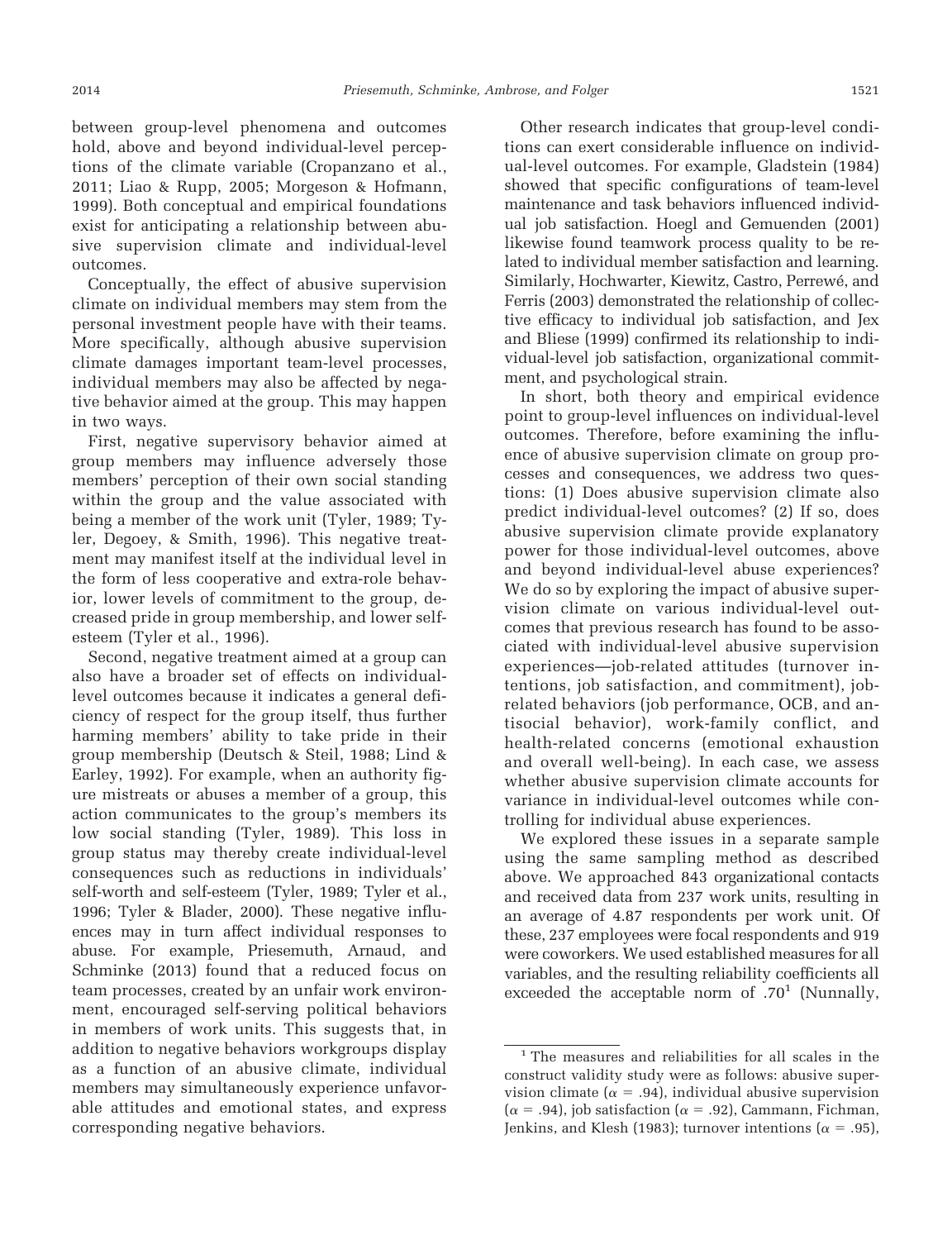1978). Furthermore, aggregation indices of abusive supervision climate exceeded conventional standards of agreement ( $r_{wg}$  = .75; ICC(1) = .29;  $ICC(2) = .67)$ , thus supporting aggregation of the abusive supervision climate measure to a grouplevel construct.

Confirmatory factor analyses (CFAs) using LISREL 8.8 (Jöreskog & Sörbom, 2006) lent further support for discriminant validity and showed that all scale items loaded onto their corresponding constructs. That is, we tested an 11-factor model, which included abusive supervision climate, abusive supervision at the individual level, the three attitudinal outcomes, work-family conflict, two health-related outcome variables, and the three behavioral consequences, all as separate factors. Results indicated the 11-factor model fit the data well  $(\chi^2 = 2939.66, df = 1655, p < .001, RMSEA = .06,$  $CFI = .97; NFI = .92, NNFI = .97$ ). We compared these fit results with those of alternative 10-factor, five-factor, and one-factor models. The 10-factor model combined the abusive supervision climate and individual perceptions of abuse as one latent factor. The five-factor model included the abusive supervision climate and individual perceptions of abuse as one factor; the other four factors were the attitudinal outcomes, the health-related concerns (well-being and emotional exhaustion), work-family conflict, and the behavioral outcomes. A onefactor model loaded all items onto a single factor. The 11-factor model had a superior fit over each alternative model. $<sup>2</sup>$  In all, these results supported</sup> the distinctiveness of the abusive supervision cli-

Tepper, Carr, Breaux, Geider, Hu, and Hua (2009); organizational commitment ( $\alpha$  = .85), Meyer and Allen's (1997); work-family conflict ( $\alpha = .92$ ), Netemeyer, Boles, and McMurrian (1996); emotional exhaustion ( $\alpha = .93$ ), Maslach and Jackson (1981); overall well-being ( $\alpha = .82$ ), Robins (1986); performance ( $\alpha = .76$ ), Williams and Anderson (1991); organizational citizenship behavior (OCB)  $(\alpha = .84)$ , Podsakoff *et al.* (1990); antisocial behavior ( $\alpha =$ 

.80), Robinson and O'Leary-Kelly (1998).<br><sup>2</sup> The confirmatory factor analyses and chi-square difference tests in the construct validity study revealed the following information: Ten-factor model:  $\chi^2 = 3080.77$ ,  $df = 1665, p < .001, RMSEA = .06, CFI = .97, NFI = .92,$ NNFI = .96,  $\chi^2$ <sub>difference</sub> = 141.11,  $df = 10$ ,  $p < .001$ ; five-factor model:  $\chi^2 = 4146.18$ ,  $df = 1700$ ,  $p < .001$ ,  $RMSEA = .08$ ,  $CFI = .92$ ,  $NFI = .88$ ,  $NNFI = .91$ ,  $\chi^2_{\text{ difference}} = 1206.53, df = 45, p < .001;$  one-factor model:  $\chi^2 = 8193.03, df = 1710, p < .001, RMSEA = .13, CFI = .60,$ NFI = .57, NNFI = .59,  $\chi^2$ <sub>difference</sub> = 5253.37, *df* = 55,  $p < .001$ .

mate measure and our measurement model as a whole.

Controlling for employee age, gender (Bamberger & Bacharach, 2006; Thau, Bennett, Mitchell, & Marrs, 2009; Zellars et al., 2002), and individual perceptions of abusive supervision ( $\alpha = .94$ ), regression analyses demonstrated that abusive supervision climate was significantly related to each of the individual-level employee attitude outcomes. That is, abusive supervision climate related positively to subordinate turnover intentions ( $\beta$  = 0.56  $p$  < .01), and negatively to job satisfaction ( $\beta$  =  $-0.42,\ p<$ .01) and organizational commitment  $(\beta = -0.34,$  $p < .01$ ), above and beyond individual perceptions of abuse. Abusive supervision climate was also significantly related to each of the conflict and healthrelated outcomes. It was positively related to workfamily conflict ( $\beta$  = 0.27*, p* < .05) and to employee emotional exhaustion ( $\beta$  = 0.55*, p* < .01), and negatively related to overall well-being ( $\beta = -0.27$ ,  $p < .01$ )—in each case, above and beyond individual perceptions of abusive supervision. The results did not, however, reveal a significant relationship between abusive supervision climate and any of the individual-level behavioral outcomes we explored (performance, OCB, and antisocial behavior). Our findings suggest these employee behaviors were primarily impacted by individual perceptions of abuse.

Overall, our findings show abusive supervision climate represents a construct that is distinct from individual perceptions of abuse. Further, abusive supervision climate is related to many individuallevel outcomes, and for attitudinal, conflict, and health-related outcomes, its effect holds above and beyond the influence exerted by individual abuse perceptions.

*Group identification.* Group identification was assessed with Doosje, Ellemers, and Spears' (1995) four-item group identification scale. Employees were asked to reflect upon the team they currently worked with and respond to items such as "I define myself as a member of the group," and "I identify with other members of my group," using a fivepoint response format (1 = strongly disagree, 5 = strongly agree) ( $\alpha$  = .87). The mean  $\rm r_{wg}$  score across the sample was .87. The ICC(1) score for group identification was .21, and the ICC(2) score was .51, both indicating sufficient agreement for aggregation (LeBreton & Senter, 2008).

*Collective efficacy.* We assessed collective efficacy with Jex and Bliese's (1999) four-item measure of collective efficacy, adapted to reflect members of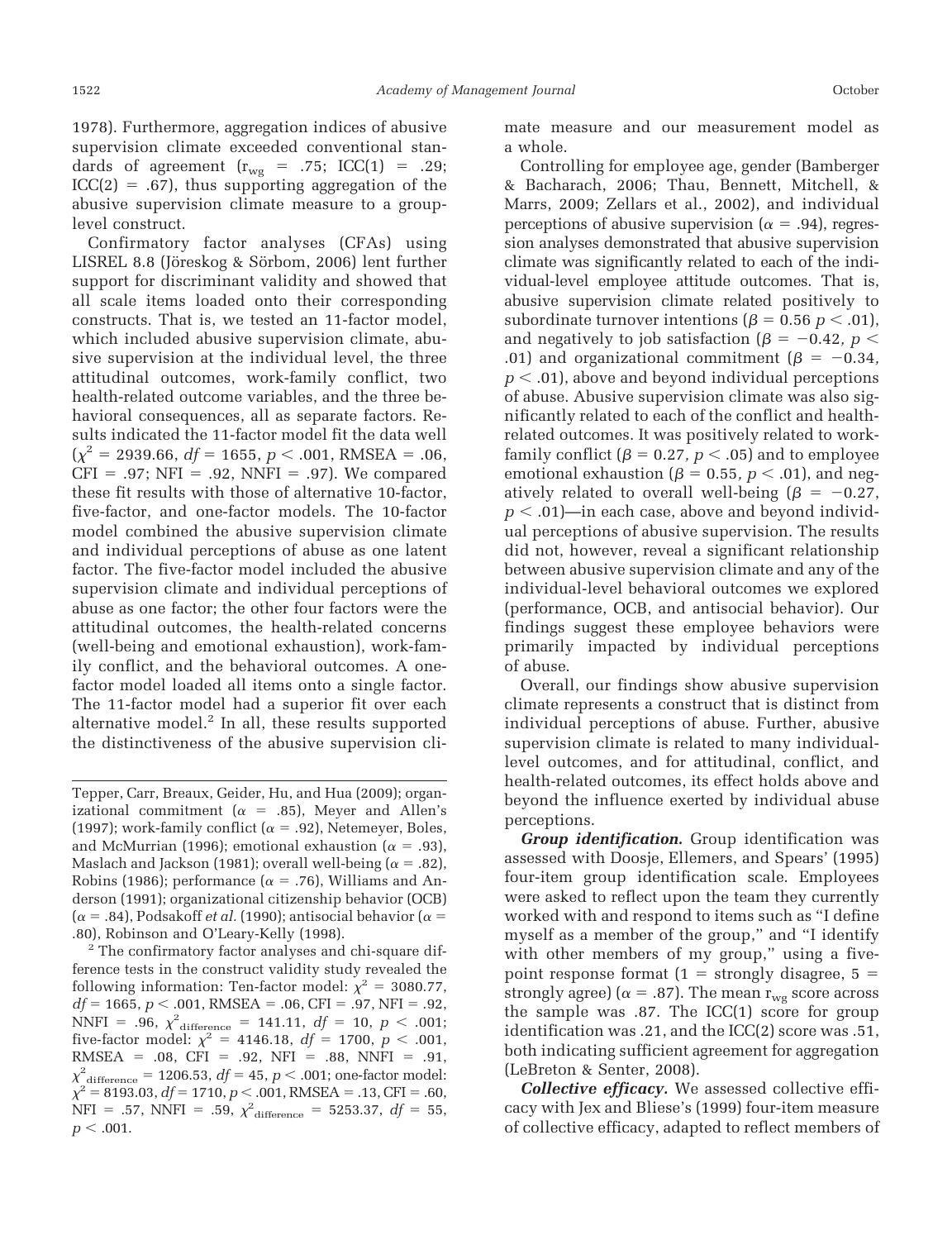a workgroup as the referent. Using a five-point response format (1 = strongly disagree, 5 = strongly agree), employees rated the extent to which they agreed with statements such as "I have real confidence in my team's ability to be successful" and "I think my team does a better job at tasks than most teams" ( $\alpha$  = .87). The mean  $\rm r_{wg}$  score for collective efficacy was .82. The ICC(1) score was .20, and the ICC(2) score was .50, indicating aggregation was appropriate.

*Group cooperation.* Cooperation in the group was assessed with Chatman and Flynn's (2001) five-item scale for cooperative team norms. Supervisors rated the extent to which they agreed with statements such as "There is a high level of cooperation between members of the work group I su- $\,$  pervise," on a five-point response format (1  $=$ strongly disagree, 5 = strongly agree). Item analyses revealed that a reverse-coded item in the scale, "There is little cooperation among members on tasks," negatively influenced the reliability of the measure. Research has pointed out concerns and problems of measures containing reverse-coded items. Participants can misinterpret or misread reverse-coded items, as it is easy to overlook words that negate a certain statement (Swain, Weathers, & Niedrich, 2008; Weijters & Baumgartner, 2012). Moreover, research has found that reverse-coded items yield inconsistent factor structures (Netemeyer, Bearden, & Sharma, 2003). We therefore removed this item from our analysis, which resulted in four items assessing cooperation between work-unit members ( $\alpha = .70$ ).

*Organizational citizenship behavior.* Employee OCB was assessed on a five-point response format  $(1 =$  strongly disagree,  $5 =$  strongly agree) using Podsakoff, MacKenzie, Moorman, and Fetter's (1990) five-item helping scale. Supervisors rated the extent to which they agreed with statements such as "Members of the work group are always ready to lend a helping hand to those around" and "Employees in the work group I supervise help others who have been absent and are returning to work" ( $\alpha = .85$ ).

*Group performance.* Workgroup performance was assessed with a six-item measure from Tjosvold et al. (2003), adapted to have the members of the work unit as the referent for each item. Hence, supervisors rated the extent to which they agreed with statements such as "Members of the work group I supervise work effectively" and "Members of the work group I manage meet or exceed their productivity requirements" on a five-point response format  $(1 =$  strongly disagree,  $5 =$  strongly agree) ( $\alpha = .88$ ).

*Control variables.* Following previous research, we also controlled for average group size and group experience (average tenure of department members) when predicting group-level outcomes (cooperation, OCB, and performance) (Mayer et al., 2009; Stewart, 2006).

## **RESULTS**

## **Descriptive Statistics and Correlations**

Table 1 shows the means, standard deviations, intercorrelations, and scale reliabilities. The correlations were moderate between abusive supervision climate and the three outcome variables, as well as between abusive supervision climate and the two indicators of our proposed mediating mechanisms: group identification and collective efficacy. The results also reveal moderate correlations between the mediating mechanisms and the work-unit outcomes.

| <b>Means, Standard Deviations, and Correlations Among Study Variables</b> |       |           |         |              |          |         |          |         |         |       |
|---------------------------------------------------------------------------|-------|-----------|---------|--------------|----------|---------|----------|---------|---------|-------|
| <b>Variables</b>                                                          | M     | <b>SD</b> | 1       | $\mathbf{2}$ | 3        | 4       | 5        | 6       | 7       | 8     |
| 1. Average Tenure                                                         | 2.67  | 2.11      |         |              |          |         |          |         |         |       |
| 2. Average Group Size                                                     | 13.91 | 14.15     | $.19**$ |              |          |         |          |         |         |       |
| 3. Abusive Supervision Climate                                            | 1.56  | .69       | $-.04$  | .00          | (.94)    |         |          |         |         |       |
| 4. Group Identification                                                   | 4.14  | .46       | $-.04$  | .01          | $-.44**$ | (.87)   |          |         |         |       |
| 5. Collective Efficacy                                                    | 4.06  | .43       | .02     | .06          | $-.46**$ | $.72**$ | (.87)    |         |         |       |
| 6. Group Cooperation                                                      | 4.03  | .55       | .04     | .06          | $-.25**$ | $.27**$ | $.39**$  | (70)    |         |       |
| 7. Group OCB                                                              | 4.07  | .61       | $-.00$  | .04          | $-.18**$ | $.27**$ | $.31***$ | $.64**$ | (.85)   |       |
| 8. Group Performance                                                      | 4.14  | .55       | .09     | .02          | $-.28**$ | $.27**$ | $.38**$  | $.68**$ | $.63**$ | (.88) |

**TABLE 1**

*Note:*  $n = 222$  work units.

\*\*  $p < .01$ ; coefficient  $\alpha$  reliabilities are reported in parentheses on the diagonal.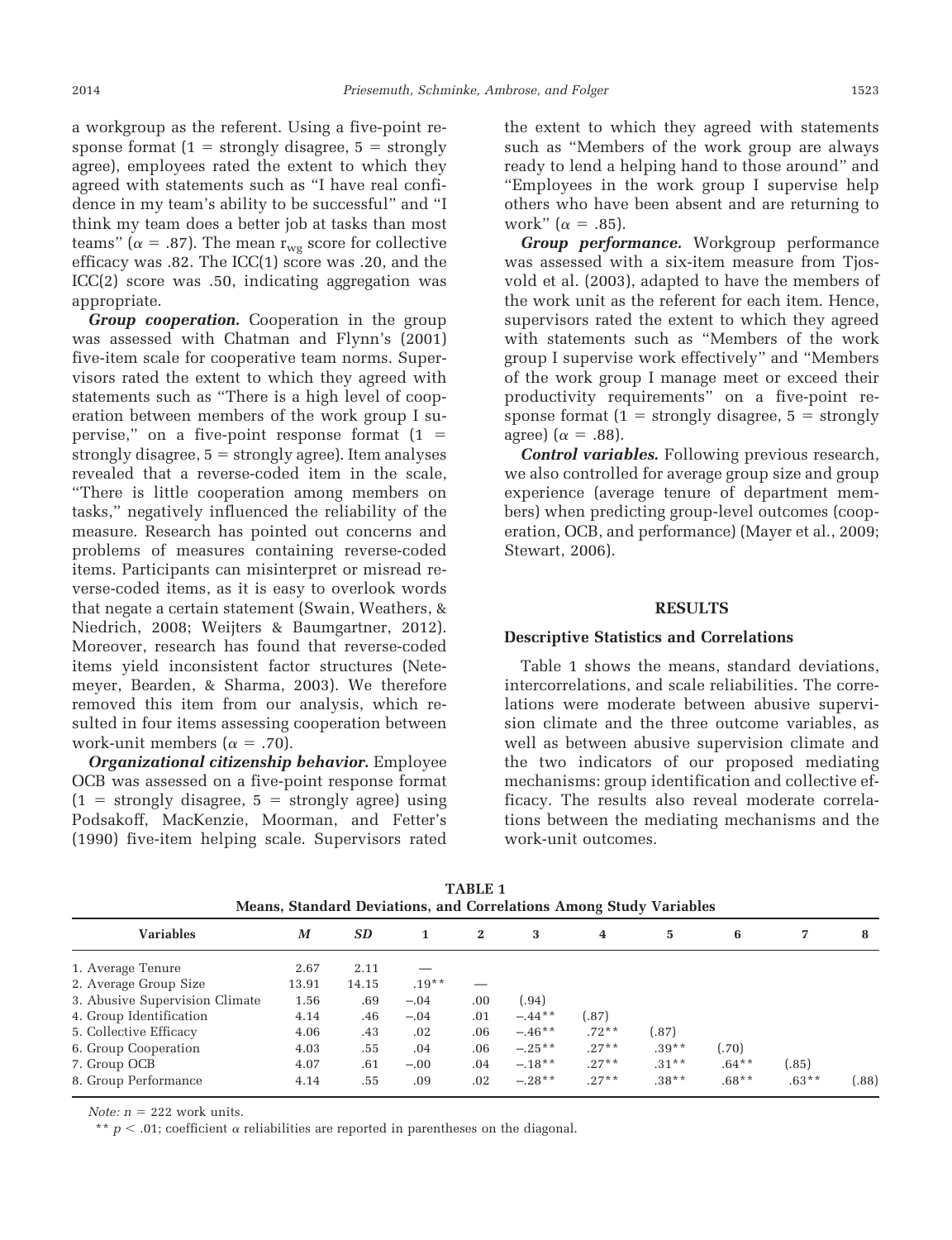## **Analyses**

We first conducted a CFA of the variables in our model, utilizing a maximum-likelihood estimation in LISREL 8.8 (Jöreskog & Sörbom, 2006). We tested a model that consisted of six factors: abusive supervision climate, group identification, collective efficacy, group cooperation, group OCB, and group performance. Results showed the six-factor model fit the data well ( $\chi^2 = 750.88$ , *df* = 335, *p* < .001,  $RMSEA = .07$ ,  $CFI = .96$ ,  $NFI = .94$ ,  $NNFI = .96$ ). We further compared the six-factor model to an alternative four-factor model, which included abusive supervision climate as a single factor, the two mediator variables (group identity and collective efficacy) as a single factor, the two group-oriented behaviors as a separate factor, and group performance as another factor ( $\chi^2 = 957.78$ ,  $df = 344$ ,  $p <$  $.001$ , RMSEA =  $.09$ , CFI =  $.94$ , NFI =  $.91$ , NNFI = .93). Finally, we compared the six-factor model to a one-factor model, in which all items loaded onto a single factor  $(\chi^2 = 3161.55, df = 350, p < .001,$  $RMSEA = .19, CFI = .52, NFI = .51, NNFI = .48$ ). A chi-square difference test showed the six-factor model exhibited a significantly better fit than the  $\text{four-factor model } (\chi^2_{\text{difference}} = 206.90, \, df = 9, \, p <$ .001) and the one-factor model  $(\chi^2)_{\text{difference}}$  =  $2410.67, df = 15, p < .001$ ).

The purpose of this study was to explore the mediating mechanisms by which abusive supervision climate influenced group-oriented outcomes such as cooperation and group OCB, and task-oriented outcomes such as group performance. In order to test our multiple-mediation model, we followed a structural equation modeling (SEM) approach using LISREL 8.8 (Jöreskog & Sörbom, 2006). As the two mediating variables represent conceptually related group processes, we allowed the error terms of the factors to covary. Similarly, the error terms of three outcome variables were allowed to covary. Figure 2 displays the structural equation model.

Results show that the model had a good fit to the data ( $\chi^2 = 847.38$ , *df* = 389, *p* < .001, RMSEA =  $.07, CFI = .96, NFI = .93, NNFI = .95; Bentler &$ Bonett, 1980; Browne & Cudeck, 1992; MacCallum, Browne, & Sugawara, 1996), supporting the hypothesized relationships of abusive supervision climate with group identity ( $\beta$  = -.48,  $p$  < .01) and collective efficacy ( $\beta$  = -.50,  $p$  < .01); group identification with group cooperation ( $\beta$  = .32,  $p$  < .01) and group OCB ( $\beta$  = .28*, p* < .01); and collective efficacy with group performance ( $\beta = .31, p < .01$ ).

To further examine whether group identification and collective efficacy fully or partially mediated the relationship between abusive supervision climate and the work-unit outcomes, we tested an alternative model that included direct paths from the independent variable to the outcome variables. This partial mediation model also provided a good fit to the data  $(\chi^2 = 837.98, df = 386, p < .001,$ 



**FIGURE 2 Structural Equation Model (Full Mediation)**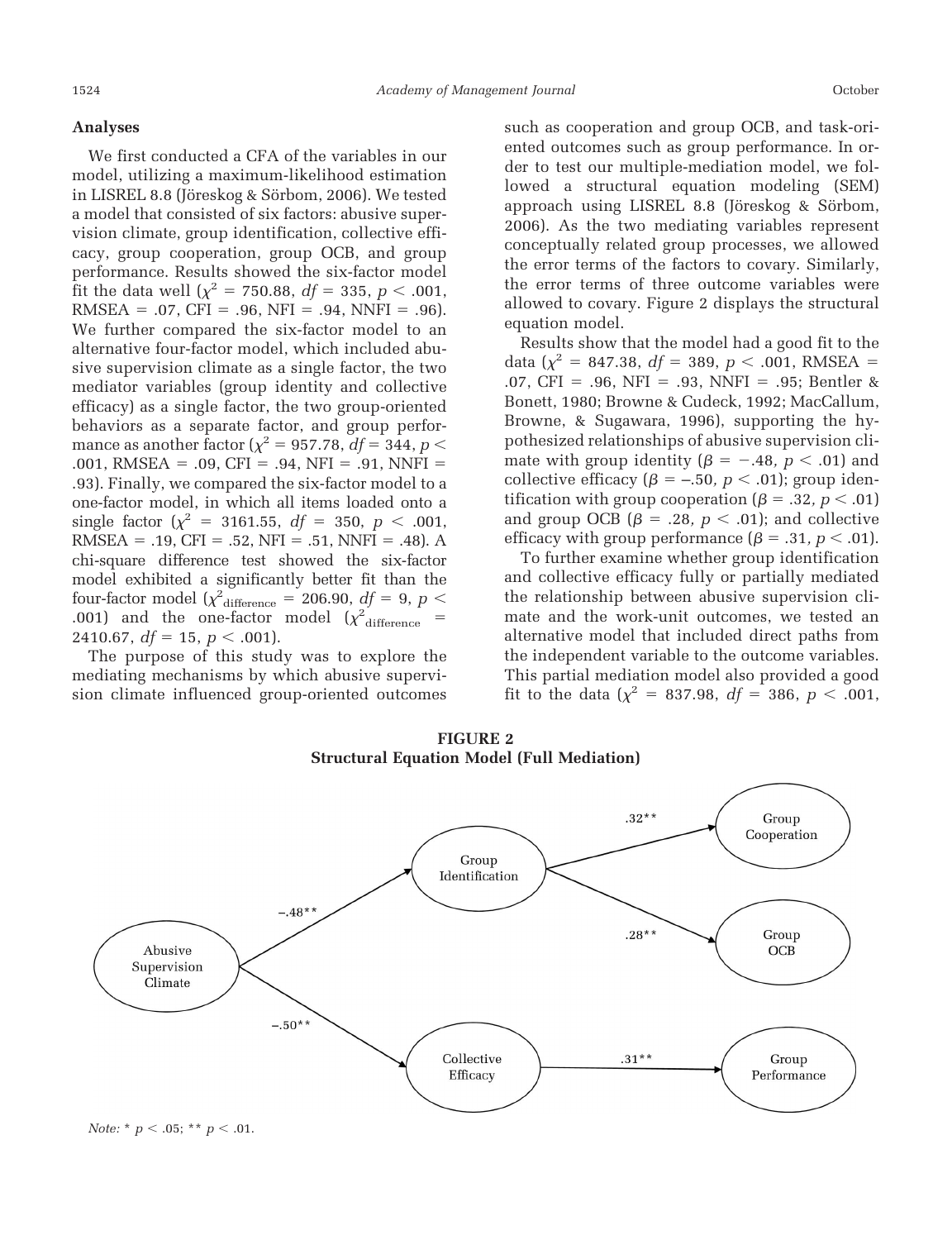$RMSEA = .07$ ,  $CFI = .96$ ,  $NFI = .93$ ,  $NNFI = .96$ ). A chi-square difference test showed that the partial mediation model offered a slightly better fit  $(\chi^2)$ <sub>difference</sub> = 9.4, df = 3, *p* < .05) than the full mediation model, indicating that abusive supervision climate exerts some direct effects on outcomes, as well as indirect effects through our hypothesized mediators. Results show significant direct paths from abusive supervision climate to group cooperation ( $\beta$  = -.18,  $p$  < .05) and group performance ( $\beta$  = -.22,  $p$  < .01), but not between abusive supervision climate and group OCB. This indicates that group identity and collective efficacy partially mediated the relationships between abusive supervision climate and group cooperation and group performance, respectively, whereas group identity fully mediated the link between abusive supervision climate and group OCB (see Figure 3).

Finally, we examined the indirect effects of abusive supervision climate on the three outcome variables. Indirect effects reflect the extent to which the independent variable influences the outcomes through the mediating mechanisms. The SEM results revealed that all three indirect effects were significant (cooperation  $\beta$  = -.12,  $p$  < .01, OCB

 $β = -.12, p < .01,$  performance  $β = -.10, p < .01$ ). In all, Hypotheses 1 and 2 were supported.

## **Supplemental Analyses**

Our sample came from a variety of organizations, ranging from large international corporations with thousands of employees to small start-up firms with few employees. This yielded an average number of 13.91 employees per work unit. As we surveyed four subordinates per work group, this may raise questions about the representativeness in our work-unit sample and a potential resulting bias in the data. To address this issue, we conducted supplementary analyses.

First, we took a closer look at the sample. Analyses revealed that, although work units averaged 14 members, the data indicated a smaller median of 8.75 employees per unit, and an even smaller mode of six employees per unit. These numbers indicate that the majority of our work units sampled were relatively small, so in most cases a substantial proportion of work-unit members participated in the data collection process. Further analyses show that we were able to gather data from, on average,



**FIGURE 3 Structural Equation Model (Partial Mediation)**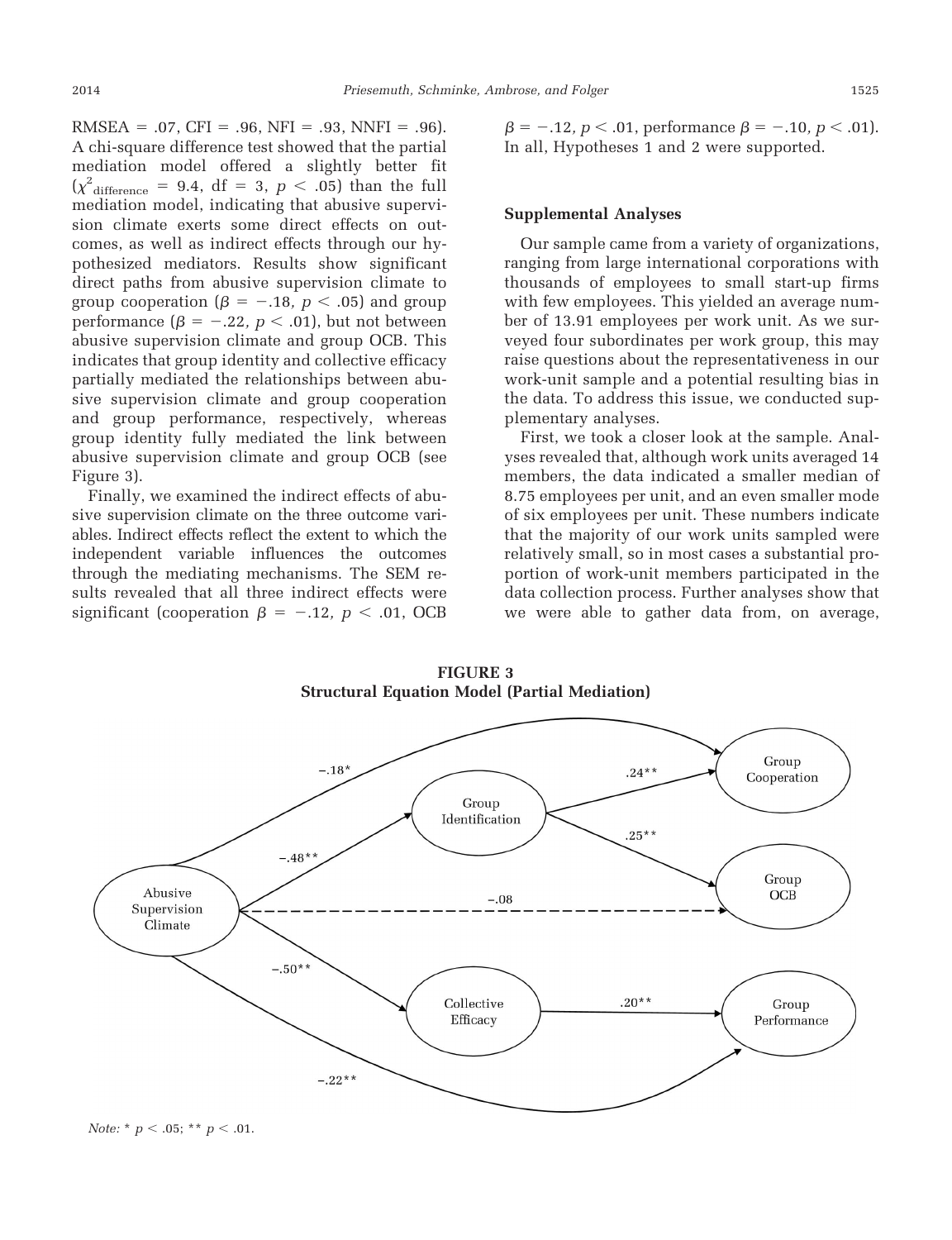slightly more than half of the total members (51%) of the participating work units.

Moreover, we explored whether the percentage of participating group members exerted a moderating effect on the relationships in our model. No such relationships were found between abusive supervision climate and either the mediating mechanisms or the three outcome variables; thus, the number of respondents employed in our sample does not appear to bias results related to group processes and group outcomes.

## **DISCUSSION**

In the last decade, much has been learned about abusive supervision. However, by conceptualizing abusive supervision at the individual level and emphasizing the negative impact of abuse on individual members in the organization, prior research likely understates abusive supervision's full impact. By focusing only on targeted individuals, it overlooks the possibility that abuse becomes embedded in the climate of workgroups, thereby affecting the group at large. A primary contribution of our research therefore lies in recognizing the existence of an abusive supervision climate. That is, our research expands the traditional individuallevel focus by considering abusive supervision as a group-level variable impacting group teamwork processes and thus affecting whole work units and departments.

We provide a test of the mediating mechanisms by which abusive supervision climate impacts workgroup behavior. The results demonstrate that each of the hypothesized mediation mechanisms plays a significant role in explaining the impact of abusive supervision climate on outcomes. Group identity mediated the relationship between abusive supervision climate and the group-oriented outcomes of OCB and cooperation. Collective efficacy mediated the relationship between abusive supervision climate and group performance.

More specifically, we argued an abusive supervision climate may influence outcomes via interpersonal teamwork processes reflected in group identity because abuse signals that the group and its members are not valued (Tyler & Blader, 2000), and because it signals that rude and disrespectful treatment is appropriate for interpersonal interactions. Consequently, an abusive climate frustrates team interactions, commitment, and the social bonding of group members. Demoralized members withdraw psychologically from the work team, reducing

identification with the team. This is associated with less cooperative behaviors among members.

Abusive supervision climate also influences outcomes via the task teamwork processes reflected in collective efficacy. An abusive supervisory climate fractures the psychological safety that allows team members to seek and provide the feedback, help, and expertise that underlie its ability to learn and engage in appropriate actions to accomplish its work. The absence of such an environment will negatively impact a team's belief in its own task efficacy, thereby negatively affecting the unit's performance. In all, the results indicate the potential power of abusive supervision climate and that its influence on different outcomes is exerted through different paths. Previous research on teams has emphasized the impact of two distinct group processes—interpersonal teamwork and task teamwork— on group outcomes (Cropanzano et al., 2011; Gladstein, 1984; Hoegl & Gemuenden, 2001). Our findings are consistent with previous findings in which work climates are related to outcomes through these interpersonal and task processes.

Our results further highlight important points for work on abusive supervision. The conceptual shift to a focus on group processes, as well as the specific results of our study, have important implications for abusive supervision researchers. First, our work demonstrates abusive supervision is more than an individual-level phenomenon. Employees also form collective impressions of abusive supervision, and these shared perceptions influence group outcomes. Thus, a supervisor need not be abusive to a particular individual to have negative effects on that individual and how that individual relates to, and interacts with, group members. Abusive supervision can become embedded in the fabric of the workgroup, thereby having greater influence than suggested by individual-level perspectives on abusive supervision. This idea is underscored by considering the relationship between abusive supervision climate and individual-level outcomes, including work attitudes, health-related outcomes, and workfamily conflict. We show an abusive climate impacts these individual responses beyond the effect of individual-level measures of abusive supervision. Thus, consistent with Johns' (2006) discussion of the importance of context in organizational research, these results suggest abusive supervision climate is an important contextual variable for abusive supervision researchers.

Second, by integrating research on work climates and group process models (e.g., Cropanzano et al.,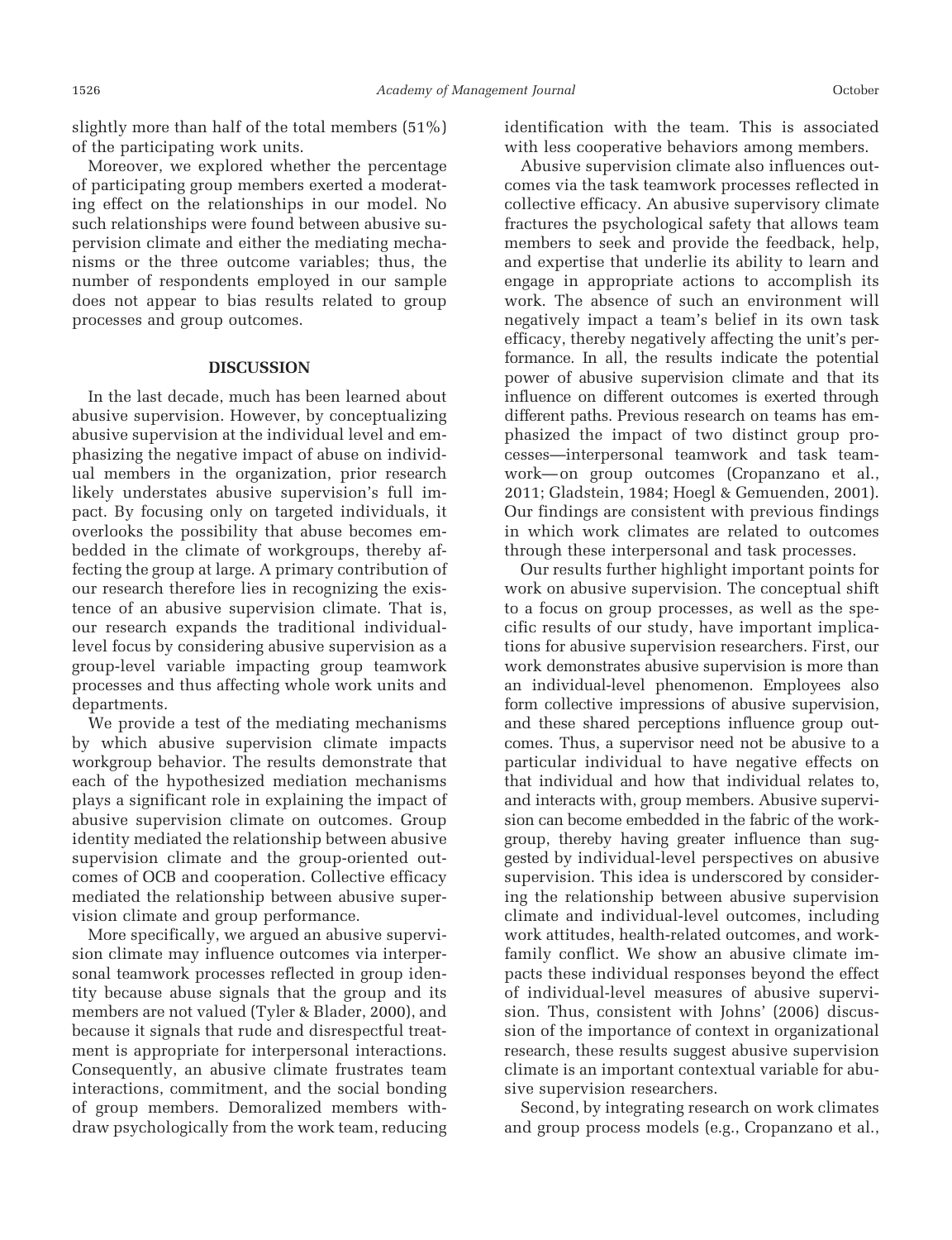2011; Hoegl & Gemuenden, 2001), we identify new mechanisms by which abusive supervision impacts employee behaviors in work units. Previous research has explored a variety of theoretical explanations for the impact of abuse on employees, including theories of fairness (Aryee, Chen, Sun, & Debrah, 2007; Tepper, 2000), aggression (Mitchell & Ambrose, 2007), social learning and social information processing (Mawritz, Mayer, Hoobler, Wayne, & Marinova, 2012; Restubog, Scott, & Zagenczyk, 2011), and personality (Bamberger & Bacharach, 2006; Tepper, Duffy, & Shaw, 2001). However, researchers have not considered the role of social identity or collective efficacy in understanding the impact of abusive supervision. Our study suggests both of these constructs represent powerful underlying mechanisms by which abuse affects outcomes at the group level.

Furthermore, this paper demonstrates the importance of considering multiple processes simultaneously to understand fully how abusive supervision climate impacts group outcomes. Examining multiple mediators simultaneously helps to clarify the influence abusive supervision climate exerts on group processes, which affect a broad range of outcomes. Based on our examination of multiple mediating mechanisms, it is clear that the negative influence of abusive supervision climate is multifaceted.

Finally, our study shows an abusive supervision climate influences group-level outcomes not previously considered in abusive supervision research. Thus, we expand the understanding of abusive supervision by exploring the nomological net of abusive supervision climate and the processes by which it influences outcomes. In so doing, we demonstrate the broad influence abusive supervisors have on their subordinates and the workgroups in their organizations.

## **Implications for Future Research and Practice**

Our multiple-mediator model also suggests avenues for future research. Variables undoubtedly exist that enhance or weaken the relationship between abusive supervision climate and interpersonal and task processes in teams. For example, climate strength (the strength of agreement in the group about climate) is likely to play an important role. Research on other forms of workgroup climate (e.g., justice, innovation, service) demonstrates that climate strength moderates the relationship between climate and outcomes (Colquitt et al., 2002; González-Romá, Peiró, & Tordera, 2002; Schneider

et al., 2002). Further, the group identity and collective efficacy literatures have a rich history of theoretical and empirical research that could further inform research on abusive supervision. For example, research on collective efficacy suggests task interdependence influences the development of collective efficacy (Paskevich, Brawley, Dorsch, & Widmeyer, 1999). Gibson and Earley (2007) suggested task interdependence may moderate the relationship between antecedents and collective efficacy. Thus, task interdependence may play a role in the influence of abusive supervision climate, collective efficacy, and group performance.

The pattern of full and partial mediation results also points to future research opportunities. The impact of abusive supervision climate on OCB was fully mediated by group identity. However, the impact of abusive supervision climate on group cooperation and performance was only partially mediated by group identity and collective efficacy, respectively. Thus, these direct influences of abusive supervision climate on outcomes may be worthy of further examination. Moreover, these results suggest the effects of abusive supervision climate on outcomes may operate through additional mediational paths, such as other aspects of interpersonal and team processes not fully captured in our model. In general, the consideration of interpersonal and task processes in teams opens new avenues for abusive supervision research.

The influence of group identity and collective efficacy in predicting group-level outcomes also raises the possibility that, at the individual level, abusive supervision may influence individuallevel identification with the group and individual efficacy as well. Research demonstrates a clear relationship between social identity and individuallevel outcomes such as cooperation and helping (Blader & Tyler, 2009). Similarly, research on efficacy demonstrates a strong relationship between individual efficacy beliefs and individual performance (Bandura, 2001). Further, although research has not considered the influence of abusive supervision on these individual-level constructs, research on related constructs such as leadership suggests abusive supervision is likely to influence individuals' social identification and efficacy beliefs (van Knippenberg, van Knippenberg, De Cremer, & Hogg, 2004; Walumbwa, Avolio, & Zhu, 2008).

Considering abusive supervision at the climate level has implications for practitioners as well. Of course, a low tolerance for abuse, and training for abusive supervisors, may be the most direct routes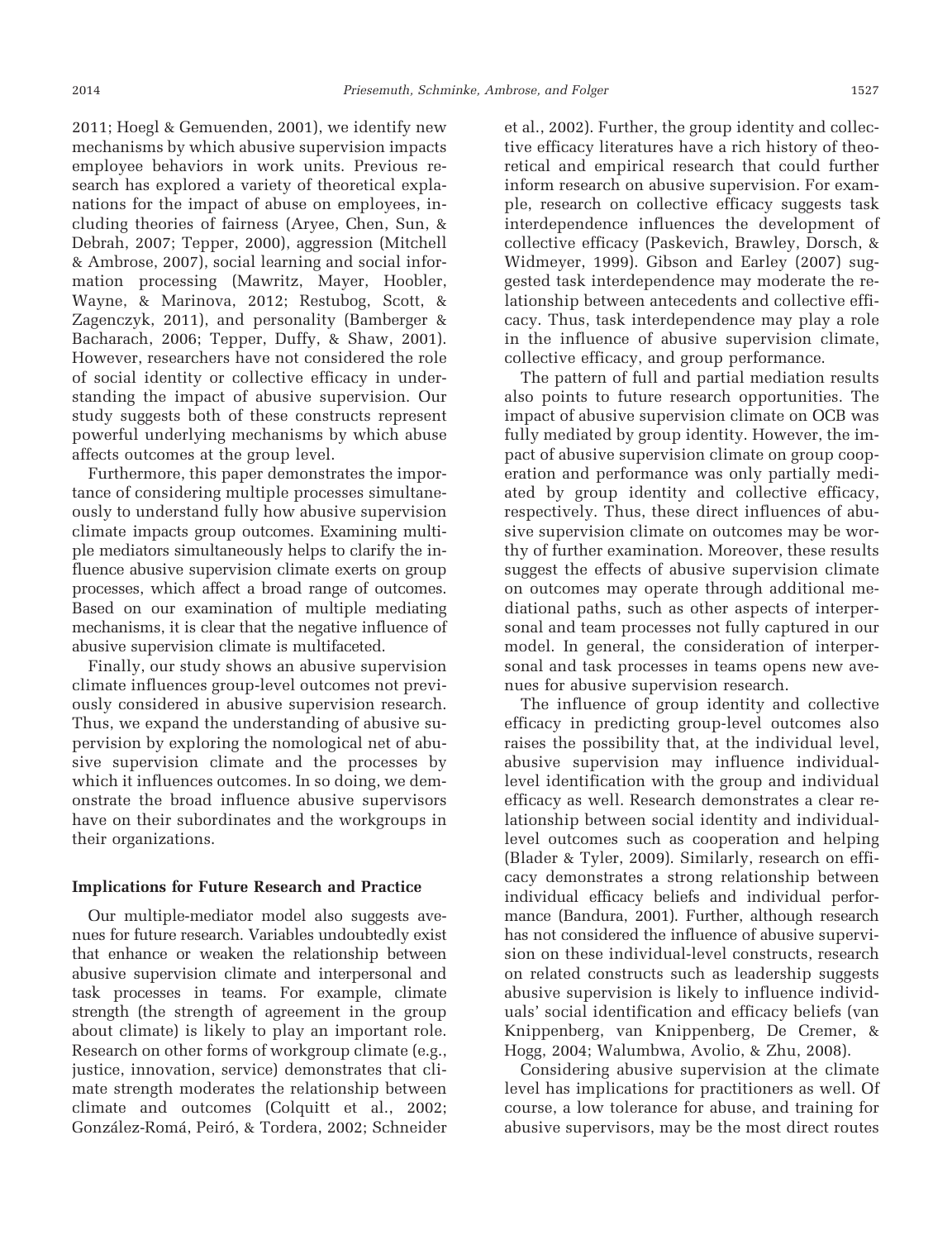for an organization to address abusive supervision issues. Nonetheless, the results suggest other approaches may be fruitful as well. Understanding that abusive supervision climate influences outcomes in multiple ways provide guidance for organizational interventions. For example, pockets of abuse (perhaps well hidden) may persist even in organizations dedicated to minimizing its presence. Our results suggest organizations might consider initiatives aimed at mitigating the negative impact of such residual abuse. For example, training and activities aimed at enhancing collective efficacy or social identity have the potential to buffer work teams from the negative influences of residual abuse (Kozlowski & Ilgen, 2006: 91).

# **Limitations**

The study has some limitations that should be noted. First, the data are cross-sectional. This limits our ability to infer causality. Second, it is likely the complexity of the relationships among these variables is greater than that captured in our model. Although we were able to test multiple mediation processes simultaneously, we neither modeled nor tested potential moderators of these mediation effects. As noted above, research in related areas points to potential moderators, and future research is needed to explore the boundary conditions of the relationships that emerged in our study.

Third, the student or organizational contact person in our study received limited instructions on what type of work units were subject to the recruitment and survey process. For example, no specific instructions were given regarding the optimal size of the workgroups we hoped to study. Furthermore, although the contact persons were instructed to distribute surveys randomly to organizational members and coworkers, we were unable to track this part of the procedure. These two shortcomings in our data collection effort may raise at least two concerns. First, our data may suffer from a selection bias, as the focal employee may have distributed surveys to similar others (e.g., coworker friends) instead of randomly choosing coworkers. This, in turn, may affect the level of agreement within groups (Schneider, 1987), potentially impacting the results.

Another matter related to the sample might be the issue of representativeness, namely whether surveying a small number of employees from a larger unit provides an adequate representation of an entire workgroup. This is a valid concern, although our supplementary analyses showed that representativeness does not seem problematic in our sample, where work units in which a smaller percentage of employees were surveyed did not yield different results than groups in which a larger percentage of group members contributed. These analyses are further strengthened by statistics showing that, on average, our sample reflected responses from more than half of the employees represented in the work units surveyed. Still, the challenge of obtaining a representative sample of team members remains a meaningful concern.

Our study has some notable strengths as well. For example, we collected multi-source data from both supervisors and subordinates. Our data are therefore unlikely to suffer from common method variance or same source bias (Podsakoff, MacKenzie, Lee, & Podsakoff, 2003). Moreover, examining multiple mediators simultaneously provides a more complete perspective on the relationship between abusive supervision climate and outcomes than if each mediation path were explored in isolation. Research has adopted a similar multiple-mediator approach in other areas—such as career success, (Seibert, Kraimer, & Liden, 2001), ethical leadership (Walumbwa, Mayer, Wang, Wang, Workman, & Christensen, 2011), discrimination (Goldman, Slaughter, Schmit, Wiley, & Brooks, 2008), and trust in teams (De Jong & Elfring, 2010)—to better understand the phenomenon of interest. We believe a multiple-mediator approach will similarly advance research in abusive supervision.

# **CONCLUSION**

Interest in abusive supervision has increased in the last decade. The focus of this research, however, has remained on abusive supervision as an individual-level phenomenon. Our goal in this paper has been to take the abusive supervision literature in new directions by providing scholars with different perspectives regarding the phenomenon of abusive supervision, the processes by which it influences outcomes, and its future role in our models and theories. Drawing on theoretical perspectives not previously utilized in the abusive supervision literature, this paper sheds light on the influence abusive supervision climate can have on workgroups and the employees that comprise them. Our results suggest that group identification and collective efficacy may function as critical elements in this process. This research, therefore,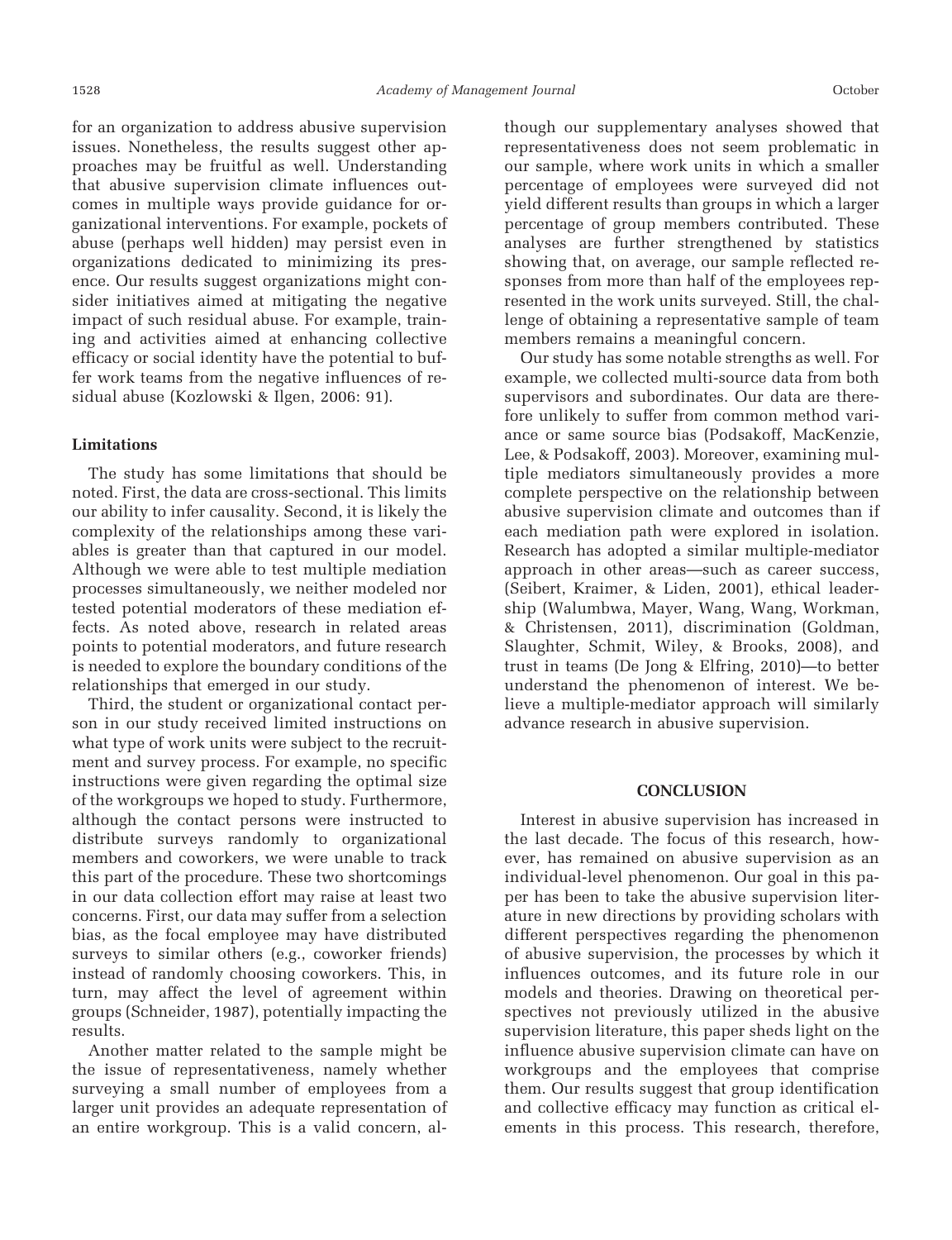provides a foundation for better understanding abusive supervision in the workplace.

# **REFERENCES**

- Aryee, S., Chen, Z. X., Sun, L. Y., & Debrah, Y. A. 2007. Antecedents and outcomes of abusive supervision: Test of a trickle-down model. *Journal of Applied Psychology,* 92: 191–201.
- Ashforth, B. E. 1985. Climate formation: Issues and extensions. *Academy of Management Review,* 10: 837– 847.
- Ashforth, B. E., & Mael, F. 1989. Social identity theory and the organization. *Academy of Management Review, 14: 20-39.*
- Bales, R. F. 1958. Task roles and social roles in problemsolving groups. In E. E. Maccoby, T. M. Newcomb, & E. L. Hartley (Eds.), *Readings in social psychology,* 3rd ed.: 437– 447. New York: Holt, Rinhart, & Winston.
- Bamberger, P. A., & Bacharach, S. B. 2006. Abusive supervision and subordinate problem drinking: Taking resistance, stress and subordinate personality into account. *Human Relations,* 59: 723–752.
- Bandura, A. 1993. Perceived self-efficacy in cognitive development and functioning. *Educational Psychologist,* 28: 117–148.
- Bandura, A. 1997. *Self-efficacy: The exercise of control.* New York: Freeman.
- Bandura, A. 2001. Social cognitive theory: An agentic perspective. *Annual Review of Psychology,* 52: 1–26.
- Bandura, A., Adams, N. E., Hardy, A. B., & Howells, G. N. 1980. Tests of the generality of self-efficacy theory. *Cognitive Therapy and Research,* 4: 39 – 66.
- Bartko, J. J. 1976. On various intraclass correlation reliability coefficients. *Psychological Bulletin,* 83: 762– 765.
- Bentler, P. M., & Bonett, D. G. 1980. Significance tests and goodness of fit in the analysis of covariance structures. *Psychological Bulletin,* 88: 588 – 606.
- Blader, S. L., & Tyler, T. R. 2009. Testing and extending the group engagement model: Linkages between social identity, procedural justice, economic outcomes, and extrarole behavior. *Journal of Applied Psychology,* 94: 445– 464.
- Bommer, W. H., Dierdorff, E. C., & Rubin, R. S. 2007. Does prevalence mitigate relevance? The moderating effect of group-level OCB on employee performance. *Academy of Management Journal,* 50: 1481–1494.
- Brown, M. E., Treviño, L. K., & Harrison, D. A. 2005. Ethical leadership: A social learning perspective for

construct development and testing. *Organizational Behavior and Human Decision Processes,* 97: 117– 134.

- Browne, M. W., & Cudeck, R. 1992. Alternative ways of assessing model fit. In K. A. Bollen & J. S. Long (Eds.), *Testing structural equation models:* 136 – 162. Beverly Hills, CA: Sage.
- Cammann, C., Fichman, M., Jenkins, G. D., & Klesh, J. R. 1983. Assessing the attitudes and perceptions of organizational members. In S. E. Seashore, E. E. Lawler, P. H. Mirvis & C. Cammann (Eds.), *Assessing organizational change:* 71–138. New York: Wiley.
- Chan, D. 1998. Functional relations among constructs in the same content domain at different levels of analysis: A typology of composition models. *Journal of Applied Psychology,* 83: 234 –246.
- Chatman, J. A., & Flynn, F. J. 2001. The influence of demographic heterogeneity on the emergence and consequences of cooperative norms in work teams. *Academy of Management Journal,* 44: 956 –974.
- Chen, G., & Bliese, P. D. 2002. The role of different levels of leadership in predicting self- and collective efficacy: Evidence for discontinuity. *Journal of Applied Psychology,* 87: 549 –556.
- Chen, G., Kirkman, B. L., Kanfer, R., Allen, D., & Rosen, B. 2007. A multilevel study of leadership, empowerment, and performance in teams. *Journal of Applied Psychology,* 92: 331–346.
- Colquitt, J. A., Noe, R. A., & Jackson, C. L. 2002. Justice in teams: Antecedents and consequences of procedural justice climate. *Personnel Psychology,* 55: 83–109.
- Cropanzano, R., Li, A., & Benson, L., III. 2011. Peer justice and teamwork process. *Group and Organization Management,* 36: 567–596.
- De Cremer, D. D., & van Knippenberg, D. 2005. Cooperation as a function of leader self-sacrifice, trust, and identification. *Leadership and Organization Development Journal,* 26: 355–369.
- De Cremer, D., & van Vugt, M. 1998. Collective identity and cooperation in a public goods dilemma: A matter of trust or self-efficacy? *Current Research in Social Psychology,* 3: 1–11.
- De Jong, B. A., & Elfring, T. 2010. How does trust affect the performance of ongoing teams? The mediating role of reflexivity, monitoring, and effort. *Academy of Management Journal,* 53: 535–549.
- Deutsch, M., & Steil, J. M. 1988. Awakening the sense of injustice. *Social Justice Research,* 2: 3–23.
- Doosje, B., Ellemers, N., & Spears, R. 1995. Perceived intragroup variability as a function of group status and identification. *Journal of Experimental Social Psychology,* 31: 410 – 439.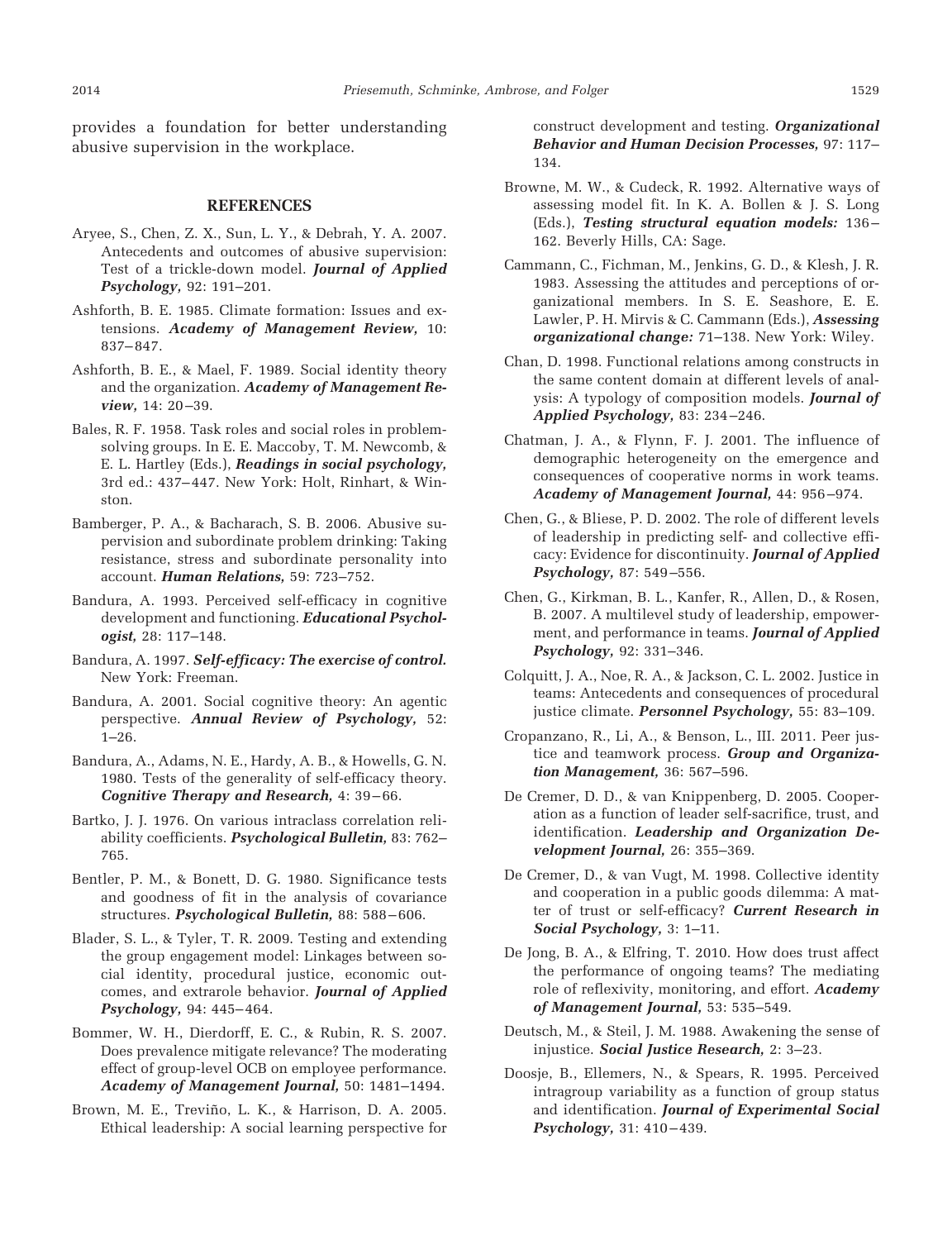- Duffy, M. K., Ganster, D. C., Shaw, J. D., Johnson, J. L., & Pagon, M. 2006. The social context of undermining at work. *Organizational Behavior and Human Decision Processes,* 101: 104 –126.
- Dukerich, J. M., Golden, B. R., & Shortell, S. M. 2002. Beauty is in the eye of the beholder: The impact of organizational identification, identity, and image on the cooperative behaviors of physicians. *Administrative Science Quarterly,* 47: 507–533.
- Earley, P. C. 1993. East meets West meets Mideast: Further explorations of collectivistic and individualistic work groups. *Academy of Management Journal,* 36: 319 –348.
- Earley, P. C., & Kanfer, R. 1985. The influence of component participation and role models on goal acceptance, goal satisfaction, and performance. *Organizational Behavior and Human Decision Processes,* 36: 378 –390.
- Edmondson, A. 1999. Psychological safety and learning behavior in work teams. *Administrative Science Quarterly,* 44: 350 –383.
- Ehrhart, M. G. 2004. Leadership and procedural justice climate as antecedents of unit-level organizational citizenship behavior. *Personnel Psychology,* 57: 61– 94.
- Folger, R., & Cropanzano, R. 2001. Fairness theory: Justice as accountability. In J. Greenberg & R. Cropanzano (Eds.), *Advances in organizational justice:* 1–55. Stanford, CA: Stanford University Press.
- Gibson, C. B. 1999. Do they do what they believe they can? Group efficacy and group effectiveness across tasks and cultures. *Academy of Management Journal,* 42: 138 –152.
- Gibson, C. B. 2001. Me and us: Differential relationships among goal-setting training, efficacy and effectiveness at the individual and team level. *Journal of Organizational Behavior,* 22: 789 – 808.
- Gibson, C. B., & Earley, P. C. 2007. Collective cognition in action: Accumulation, interaction, examination, and accommodation in the development and operation of group efficacy beliefs in the workplace. *Academy of Management Review,* 32: 438 – 458.
- Gladstein, D. L. 1984. Groups in context: A model of task group effectiveness. *Administrative Science Quarterly,* 29: 499 –517.
- Glick, W. H. 1985. Conceptualizing and measuring organizational and psychological climate: Pitfalls in multilevel research. *Academy of Management Review,* 10: 601– 616.
- Goldman, B. M., Slaughter, J. E., Schmit, J. W., Wiley, J. W., & Brooks, S. M. 2008. Perceptions of discrimination: A multiple needs model perspective. *Journal of Management,* 34: 955–977.
- González-Romá, V., Peiró, J. M., & Tordera, N. 2002. An examination of the antecedents and moderator influences of climate strength. *Journal of Applied Psychology,* 87: 465– 473.
- Greenbaum, R. L., Mawritz, M. B., Mayer, D. M., & Priesemuth, M. 2013. To act out, to withdraw, or to constructively resist? Employee reactions to supervisor abuse of customers and the moderating role of employee moral identity. *Human Relations,* 66: 925–950.
- Gully, S. M., Incalcaterra, K. A., Joshi, A., & Beaubien, J. M. 2002. A meta-analysis of team-efficacy, potency, and performance: Interdependence and level of analysis as moderators of observed relationships. *Journal of Applied Psychology,* 87: 819 – 832.
- Hackman, J. R. 1987. The design of work teams. In J. W. Lorsch (Ed.), *Handbook of organizational behavior:* 315–342. Englewood Cliffs, NJ: Prentice Hall.
- Hardin, C., & Higgins, E. T. 1995. Shared reality: How social verification makes the subjective objective. In R. M. Sorrentino & E. T. Higgins (Eds.), *Handbook of motivation and cognition: Foundations of social* behavior: 828-842. New York: Guilford.
- Haslam, S. A., & Reicher, S. 2006. Stressing the group: Social identity and the unfolding dynamics of responses to stress. *Journal of Applied Psychology,* 91: 1037–1052.
- Hastie, R. 1984. Causes and effects of causal attribution. *Journal of Personality and Social Psychology,* 46: 44 –56.
- Hochwarter, W. A., Kiewitz, C., Castro, S. L., Perrewè, P. L., & Ferris, G. R. 2003. Positive affectivity and collective efficacy as moderators of the relationship between perceived politics and job satisfaction. *Journal of Applied Social Psychology,* 33: 1009 – 1035.
- Hoegl, M., & Gemuenden, H. G. 2001. Teamwork quality and the success of innovative projects: A theoretical concept and empirical evidence. *Organization Science,* 12: 435– 449.
- Ilgen, D. R., Hollenbeck, J. R., Johnson, M. D., & Jundt, D. K. 2005. Teams in organizations: From inputprocess-output models to IMOI models. *Annual Review of Psychology,* 56: 517–543.
- James, L. R., Demaree, R. G., & Wolf, G. 1984. Estimating within-group interrater reliability with and without response bias. *Journal of Applied Psychology,* 69: 85–98.
- Jex, S. M., & Bliese, P. D. 1999. Efficacy beliefs as a moderator of the impact of work-related stressors: A multilevel study. *Journal of Applied Psychology,* 84: 349 –361.
- Johns, G. 2006. The essential impact of context on organ-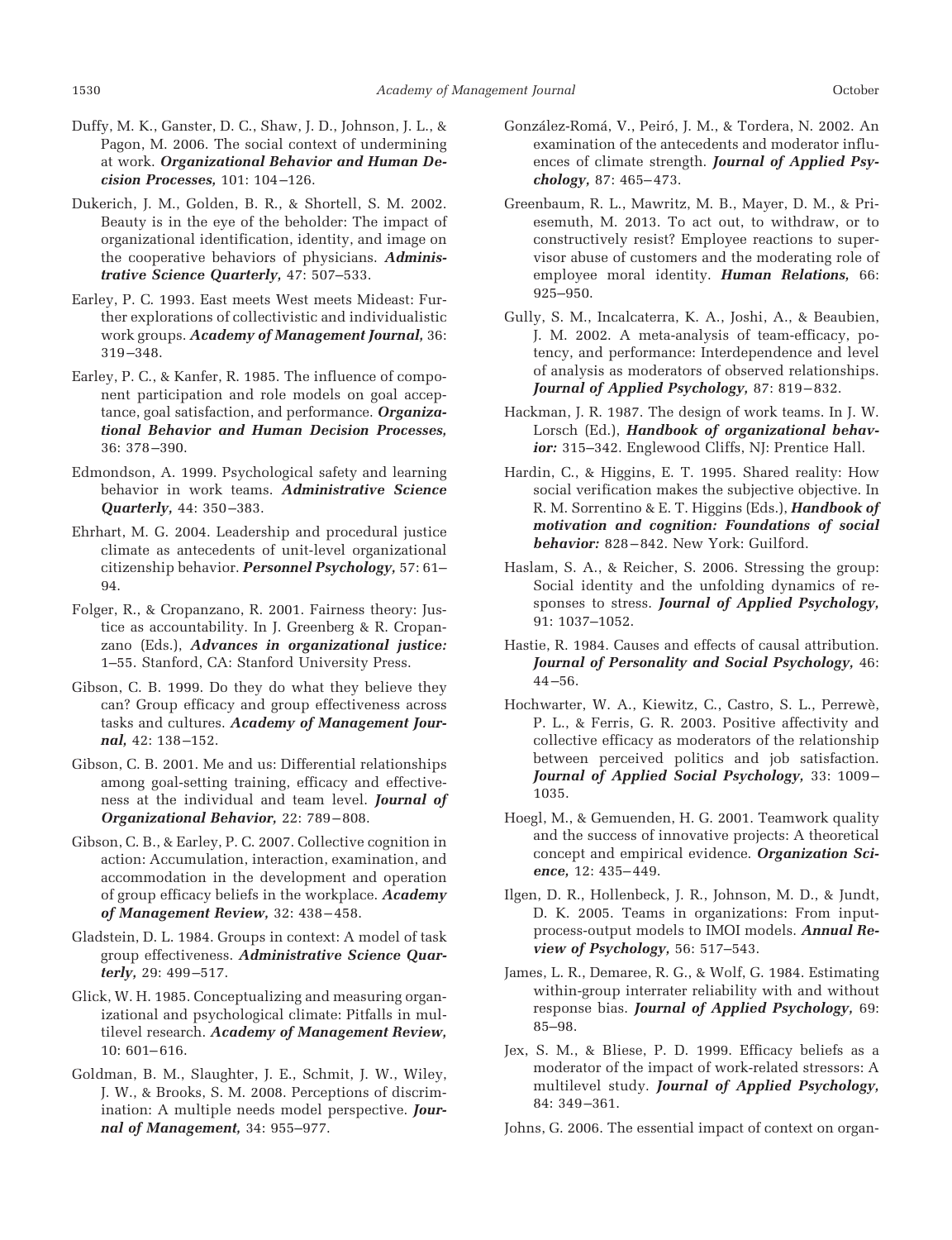izational behavior. *Academy of Management Review,* 31: 386 – 408.

- Jöreskog, K. G., & Sörbom, D. 2006. *LISREL for windows.* Lincolnwood, IL: Scientific Software International, Inc.
- Kavanagh, D. J., & Bower, G. H. 1985. Mood and selfefficacy: Impact of joy and sadness on perceived capabilities. *Cognitive Therapy and Research,* 9: 507–525.
- Keashly, L. 1998. Emotional abuse in the workplace: Conceptual and empirical issues. *Journal of Emotional Abuse,* 1: 85–117.
- Kidwell, R. E., Mossholder, K. W., & Bennett, N. 1997. Cohesiveness and organizational citizenship behavior: A multilevel analysis using work groups and individuals. *Journal of Management,* 23: 775–793.
- Kozlowski, S. W. J., & Bell, B. S. 2003. Work groups and teams in organizations. In W. Borman, R. Liden & R. Klimoski (Eds.), *Handbook of psychology,* vol. 12. *Industrial and organizational psychology,* vol. 12: 333–375. New York: Wiley.
- Kozlowski, S. W. J., & Ilgen, D. R. 2006. Enhancing the effectiveness of work groups and teams. *Psychological Science in the Public Interest,* 7: 77–124.
- Kozlowski, S. W. J., & Klein, K. J. 2000. A multilevel approach to theory and research in organizations: Contextual, temporal, and emergent processes. In K. J. Klein & S. W. J. Kozlowski (Eds.), *Multilevel theory, research, and methods in organizations: Foundations, extensions, and new directions:* 3–90. San Francisco, CA: Sage.
- Kuenzi, M., & Schminke, M. 2009. Assembling fragments into a lens: A review, critique, and proposed research agenda for the organizational work climate literature. *Journal of Management,* 35: 634 –717.
- LeBreton, J. M., & Senter, J. L. 2008. Answers to twenty questions about interrater reliability and interrater agreement. *Organizational Research Methods,* 11: 815– 852.
- Lian, H., Ferris, D. L., & Brown, D. J. 2012. Does power distance exacerbate or mitigate the effects of abusive supervision? It depends on the outcome. *Journal of Applied Psychology,* 97: 107–123.
- Liao, H., & Rupp, D. E. 2005. The impact of justice climate and justice orientation on work outcomes: A cross-level multifoci framework. *Journal of Applied Psychology,* 90: 242–256.
- Lind, E. A., & Earley, P. C. 1992. Procedural justice and culture. *International Journal of Psychology,* 27: 227–242.
- MacCallum, R. C., Browne, M. W., & Sugawara, H. M. 1996. Power analysis and determination of sample

size for covariance structure modeling. *Psychological Methods,* 1: 130 –149.

- Mael, F., & Ashforth, B. E. 1992. Alumni and their alma mater: A partial test of the reformulated model of organizational identification. *Journal of Organizational Behavior,* 13: 103–123.
- Maslach, C., & Jackson, S. E. 1981. The measurement of experienced burnout. *Journal of Occupational Behavior.* 2: 99-113.
- Mawritz, M. B., Mayer, D. M., Hoobler, J. M., Wayne, S. J., & Marinova, S. V. 2012. A trickle-down model of abusive supervision. *Personnel Psychology,* 65: 325–357.
- Mayer, D. M., Kuenzi, M., Greenbaum, R., Bardes, M., & Salvador, R.(. 2009. How low does ethical leadership flow? Test of a trickle-down model. *Organizational Behavior and Human Decision Processes,* 108: 1–13.
- McGrath, J. E. 1964. *Social psychology: A brief introduction.* New York: Rinehart and Winston, Inc.
- Meyer, J., & Allen, N. 1997. *Commitment in the workplace.* Thousand Oaks, CA: Sage Publications.
- Miner-Rubino, K., & Reed, W. D. 2010. Testing a moderated mediational model of workgroup incivility: The roles of organizational trust and group regard. *Journal of Applied Social Psychology,* 40: 3148 –3168.
- Mitchell, M. S., & Ambrose, M. L. 2007. Abusive supervision and workplace deviance and the moderating effects of negative reciprocity beliefs. *Journal of Applied Psychology,* 92: 1159 –1168.
- Mitchell, M. S., & Ambrose, M. L. 2012. Employees' behavioral reactions to supervisor aggression: An examination of individual and situational factors. *Journal of Applied Psychology,* 97: 1148 –1170.
- Mitchell, M. S., Vogel, R. M., & Folger, R. 2012. Beyond the consequences to the victim: The impact of abusive supervision on third-party observers. In R. A. Giacalone & M. D. Promislo (Eds.), *Handbook of unethical work behavior: Implications for individual well-being:* 23– 43. Armonk, NY: M. E. Sharpe.
- Morgeson, F. P., & Hofmann, D. A. 1999. The structure and function of collective constructs: Implications for multilevel research and theory development. *Academy of Management Review,* 24: 249 –265.
- Naumann, S. E., & Bennett, N. 2000. A case for procedural justice climate: Development and test of a multilevel model. *Academy of Management Journal,* 43: 881– 889.
- Netemeyer, R. G., Bearden, W. O., & Sharma, S. 2003. *Scaling procedures: Issues and applications.* Thousand Oaks, CA: Sage Publications.
- Netemeyer, R. G., Boles, J. S., & McMurrian, R. 1996.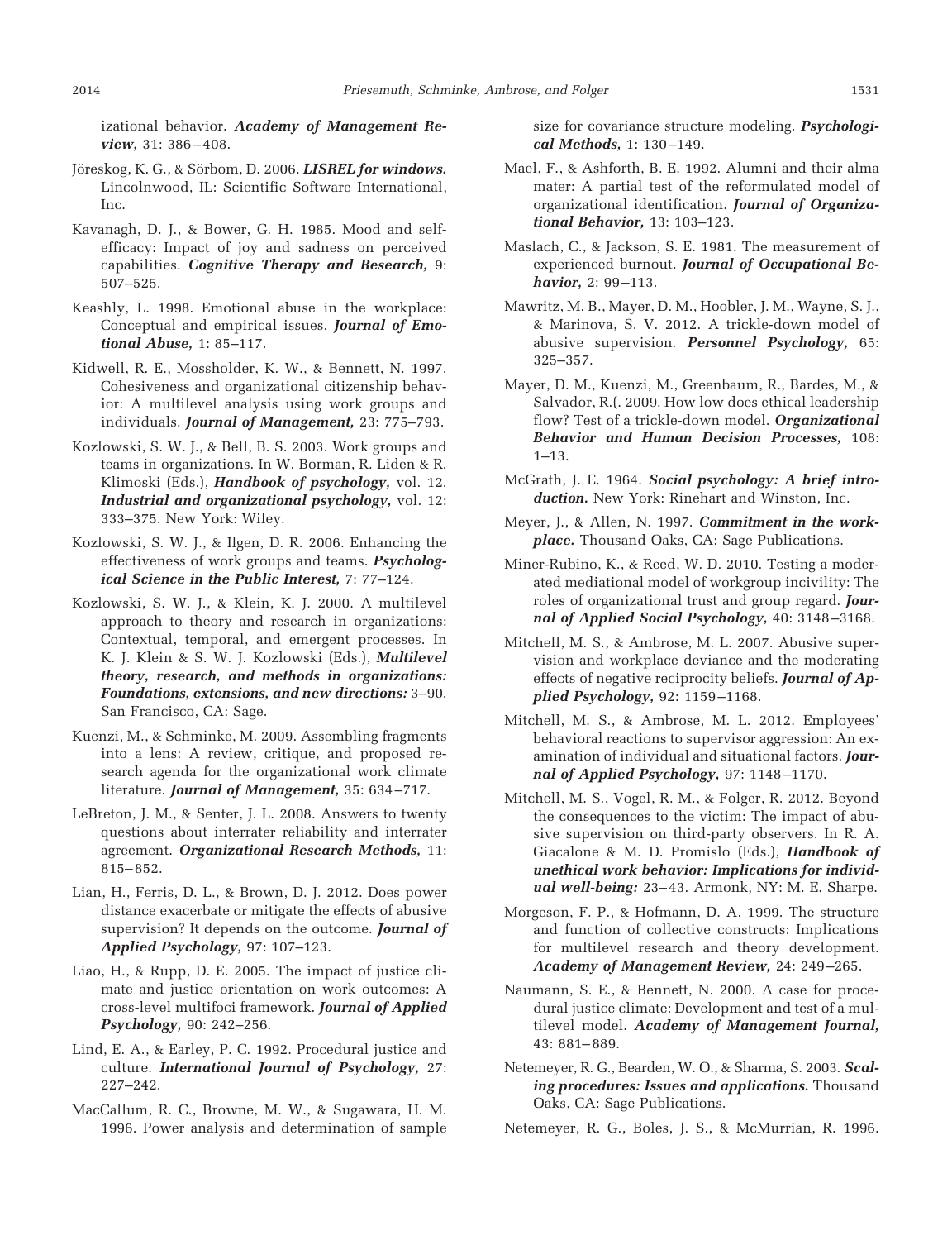Development and validation of work–family conflict and family-work conflict scales. *Journal of Applied Psychology*, 81: 400-410.

- Newman, D. A., & Sin, H. 2009. How do missing data bias estimates of within-group agreement? Sensitivity of SDWG, CVWG, r WG, r WG(J), and ICC to systematic nonresponse. *Organizational Research Methods,* 12: 113–147.
- Nunnally, J. C. 1978. *Psychometric theory* (2nd ed). New York: McGraw-Hill.
- Olkkonen, M. E., & Lipponen, J. 2006. Relationships between organizational justice, identification with organization and work unit, and group-related outcomes. *Organizational Behavior and Human Decision Processes,* 100: 202–215.
- Organ, D. W. 1988. *Organizational citizenship behavior: The good soldier syndrome.* Lexington, MA: Lexington Books.
- Paskevich, D. M., Brawley, L. R., Dorsch, K. D., & Widmeyer, W. N. 1999. Relationship between collective efficacy and team cohesion: Conceptual and measurement issues. *Group Dynamics: Theory, Research, and Practice,* 3: 210 –222.
- Philp, H., & Dunphy, D. 1959. Developmental trends in small groups. *Sociometry,* 22: 162–174.
- Piccolo, R. F., & Colquitt, J. A. 2006. Transformational leadership and job behaviors: The mediating role of core job characteristics. *Academy of Management Journal,* 49: 327–340.
- Podsakoff, P. M., MacKenzie, S. B., Lee, J. Y., & Podsakoff, N. P. 2003. Common method biases in behavioral research: A critical review of the literature and recommended remedies. *Journal of Applied Psychology,* 5: 879 –903.
- Podsakoff, P. M., MacKenzie, S. B., Moorman, R. H., & Fetter, R. 1990. Transformational leader behaviors and their effects on followers' trust in leader, satisfaction, and organizational citizenship behaviors. *Leadership Quarterly,* 1: 107–142.
- Priesemuth, M., Arnaud, A., & Schminke, M. 2013. Bad behavior in groups: The impact of overall justice climate and functional dependence on counterproductive work behavior in work units. *Group and Organization Management,* 38: 230 –257.
- Prussia, G. E., & Kinicki, A. J. 1996. A motivational investigation of group effectiveness using social-cognitive theory. *Journal of Applied Psychology,* 81: 187–198.
- Restubog, S. L. D., Scott, K. L., & Zagenczyk, T. J. 2011. When distress hits home: The role of contextual factors and psychological distress in predicting employees' responses to abusive supervision. *Journal of Applied Psychology,* 96: 713–729.
- Richardson, H. A., & Vandenberg, R. J. 2005. Integrating managerial perceptions and transformational leadership into a work-unit level model of employee involvement. *Journal of Organizational Behavior,* 26: 561–598.
- Roberson, Q. M. 2006. Justice in teams: The activation and role of sensemaking in the emergence of justice climates. *Organizational Behavior and Human Decision Processes,* 100: 177–192.
- Robins, L. 1986. The development and characteristics of the NIMH Diagnostic Interview Schedule. In M. Weissman, J. Myers, & C. Ross (Eds.), *Community surveys of psychiatric disorders:* 403– 427. New Brunswick, NJ: Rutgers University Press.
- Robinson, S. L., & O'Leary-Kelly, A. M. 1998. Monkey see, monkey do: The influence of work groups on the antisocial behavior of employees. *Academy of Management Journal,* 41: 658 – 672.
- Salancik, G. R., & Pfeffer, J. 1978. A social information processing approach to job attitudes and task design. *Administrative Science Quarterly,* 23: 224 –253.
- Schein, E. 1985. *Organizational culture and leadership.* San Francisco: Jossey-Bass.
- Schminke, M., Ambrose, M. L., & Neubaum, D. O. 2005. The effect of leader moral development on ethical climate and employee attitudes. *Organizational Behavior and Human Decision Processes,* 97: 135– 151.
- Schneider, B. 1987. The people make the place. *Personnel Psychology,* 40: 437– 451.
- Schneider, B., Hanges, P. J., Smith, D. B., & Salvaggio, A. N. 2003. Which comes first: Employee attitudes or organizational financial and market performance? *Journal of Applied Psychology,* 88: 836 – 850.
- Schneider, B., & Reichers, A. 1983. On the etiology of climates. *Personnel Psychology,* 36: 881– 889.
- Schneider, B., Salvaggio, A. N., & Subirats, M. 2002. Climate strength: A new direction for climate research. *Journal of Applied Psychology,* 87: 220 – 230.
- Schneider, B., White, S. S., & Paul, M. C. 1998. Linking service climate and customer perceptions of service quality: Test of a causal model. *Journal of Applied Psychology*, 83: 150-163.
- Seibert, S. E., Kraimer, M. L., & Liden, R. C. 2001. A social capital theory of career success. *Academy of Management Journal,* 44: 219 –237.
- Seibert, S. E., Silver, S. R., & Randolph, W. A. 2004. Taking empowerment to the next level: A multiplelevel model of empowerment, performance, and satisfaction. *Academy of Management Journal,* 47: 332–349.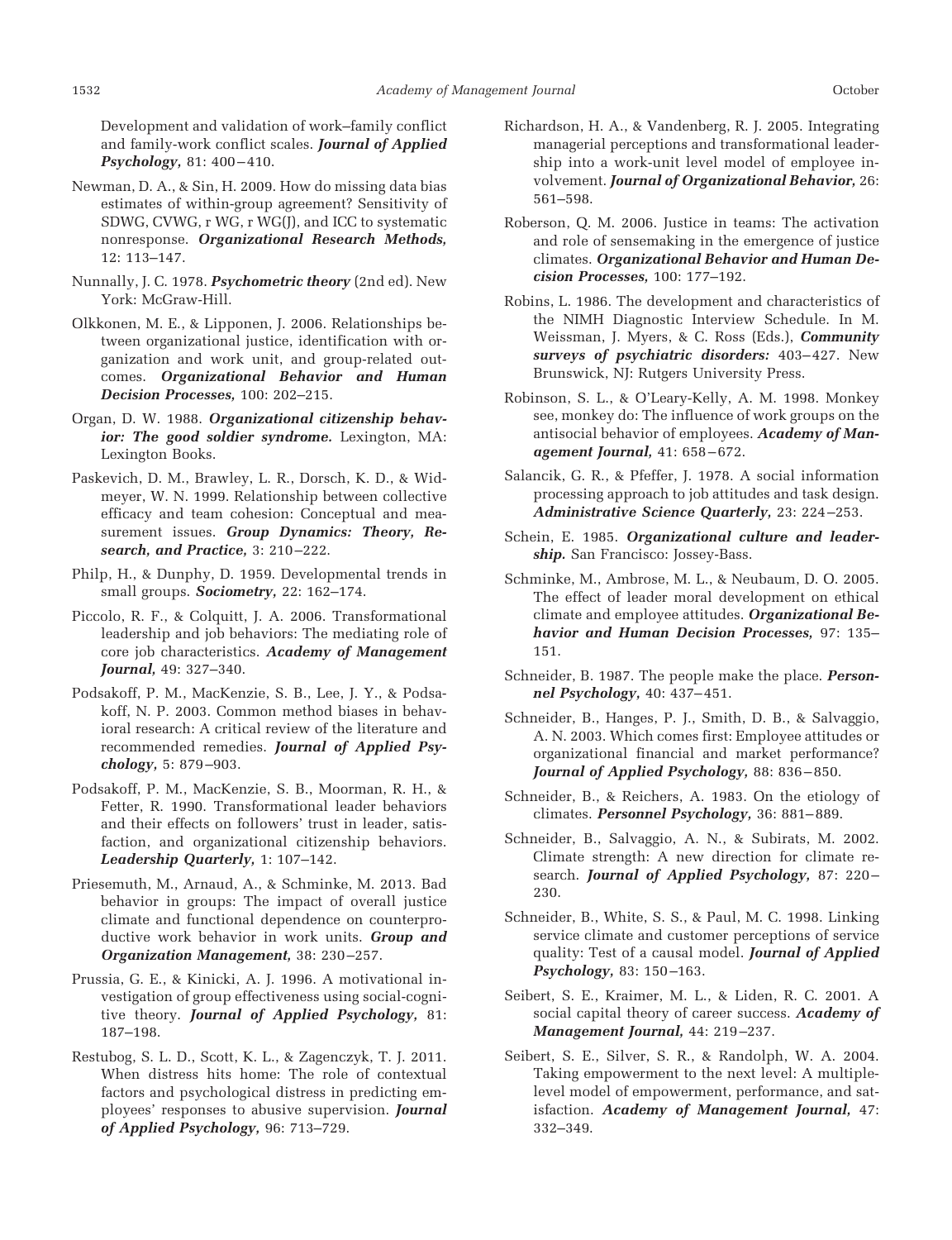- Shrout, P. E., & Fleiss, J. L. 1979. Intraclass correlations: Uses in assessing rater reliability. *Psychological Bulletin,* 86: 420 – 428.
- Smircich, L., & Morgan, G. 1982. Leadership: The management of meaning. *Journal of Applied Behavioral Science,* 18: 257–273.
- Stajkovic, A. D., Lee, D., & Nyberg, A. J. 2009. Collective efficacy, group potency, and group performance: Meta-analyses of their relationships, and test of a mediation model. *Journal of Applied Psychology,* 94: 814 – 829.
- Stewart, G. L. 2006. A meta-analytic review of relationships between team design features and team performance. *Journal of Management*, 32: 29–55.
- Swain, S. D., Weathers, D., & Niedrich, R. W. 2008. Assessing three sources of misresponse to reversed likert items. *Journal of Marketing Research,* 45: 116 – 131.
- Tajfel, H., & Turner, J. C. 1979. An integrative theory of intergroup conflict. In W. G. Austin & S. Worchel (Eds.), *The social psychology of intergroup relations:* 33– 47. Monterey, CA: Brooke-Cole.
- Tajfel, H., & Turner, J. C. 1986. The social identity theory of intergroup behavior. In S. Worchell & W. G. Austin (Eds.), *Psychology of intergroup relations:* 7–24. Chicago: Nelson-Hall.
- Tepper, B. J. 1995. Upward maintenance tactics in supervisory mentoring and nonmentoring relationships. *Academy of Management Journal,* 38: 1191–1205.
- Tepper, B. J. 2000. Consequences of abusive supervision. *Academy of Management Journal,* 42: 178 –190.
- Tepper, B. J. 2007. Abusive supervision in work organizations: Review, synthesis, and research. *Journal of Management,* 33: 261–289.
- Tepper, B. J., Carr, J. C., Breaux, D. M., Geider, S., Hu, C., & Hua, W. 2009. Abusive supervision, intentions to quit, and employees' workplace deviance: A power/ dependence analysis. *Organizational Behavior and Human Decision Processes,* 59: 101–123.
- Tepper, B. J., Duffy, M. K., & Shaw, J. D. 2001. Personality moderators of the relationship between abusive supervision and subordinates' resistance. *Journal of Applied Psychology,* 86: 974 –983.
- Tepper, B. J., Duffy, M. K., Hoobler, J., & Ensley, M. D. 2004. Moderators of the relationships between coworkers' organizational citizenship behavior and fellow employees' attitudes. *Journal of Applied Psychology,* 89: 455– 465.
- Thau, S., Bennett, R. J., Mitchell, M. S., & Marrs, M. B. 2009. How management style moderates the relationship between abusive supervision and workplace deviance: An uncertainty management theory

perspective. *Organizational Behavior and Human Decision Processes,* 108: 79 –92.

- Tjosvold, D., Law, K. S., & Sun, H. 2003. Collectivistic and individualistic values: Their effects on group dynamics and productivity in China. *Group Decision and Negotiation,* 12: 243–263.
- Tracey, J. B., & Tews, M. J. 2005. Construct validity of a general training climate scale. *Organizational Research Methods,* 8: 353–374.
- Tyler, T. R. 1989. The psychology of procedural justice: A test of the group-value model. *Journal of Personality and Social Psychology,* 57: 830 – 838.
- Tyler, T. R., & Blader, S. L. 2000. *Cooperation in groups: Procedural justice, social identity, and behavioral engagement.* Philadelphia: Psychology Press.
- Tyler, T. R., & Blader, S. L. 2003. The group engagement model: Procedural justice, social identity, and cooperative behavior. *Personality and Social Psychology Review,* 7: 349 –361.
- Tyler, T. R., Degoey, P., & Smith, H. 1996. Understanding why the justice of group procedures matters: A test of the psychological dynamics of the group-value model. *Journal of Personality and Social Psychology,* 70: 913–930.
- van Knippenberg, D., van Knippenberg, B., De Cremer, D., & Hogg, M. A. 2004. Leadership, self, and identity: A review and research agenda. *Leadership Quarterly,* 15: 825– 856.
- Walumbwa, F. O., Avolio, B. J., & Zhu, W. 2008. How transformational leadership weaves its influence on individual job performance: The role of identification and efficacy beliefs. *Personnel Psychology,* 61: 793– 825.
- Walumbwa, F. O., Mayer, D. M., Wang, P., Wang, H., Workman, K. M., & Christensen, A. L. 2011. Linking ethical leadership to employee performance: The roles of leader–member exchange, self-efficacy, and organizational identification. *Organizational Behavior and Human Decision Processes,* 115: 204 – 213.
- Weijters, B., & Baumgartner, H. 2012. Misresponse to reversed and negated items in surveys: A review. *Journal of Marketing Research,* 49: 737–747.
- Williams, L. J., & Anderson, S. E. 1991. Job satisfaction and organizational commitment as predictors of organizational citizenship and in-role behavior. *Journal of Management,* 17: 601– 617.
- Wong, P. T. P., & Weiner, B. 1981. When people ask "why" questions, and the heuristics of attributional search. *Journal of Personality and Social Psychology,* 40: 650 – 663.
- Zaccaro, S. J., Rittman, A. L., & Marks, M. A. 2002. Team leadership. *Leadership Quarterly*, 12: 451-483.